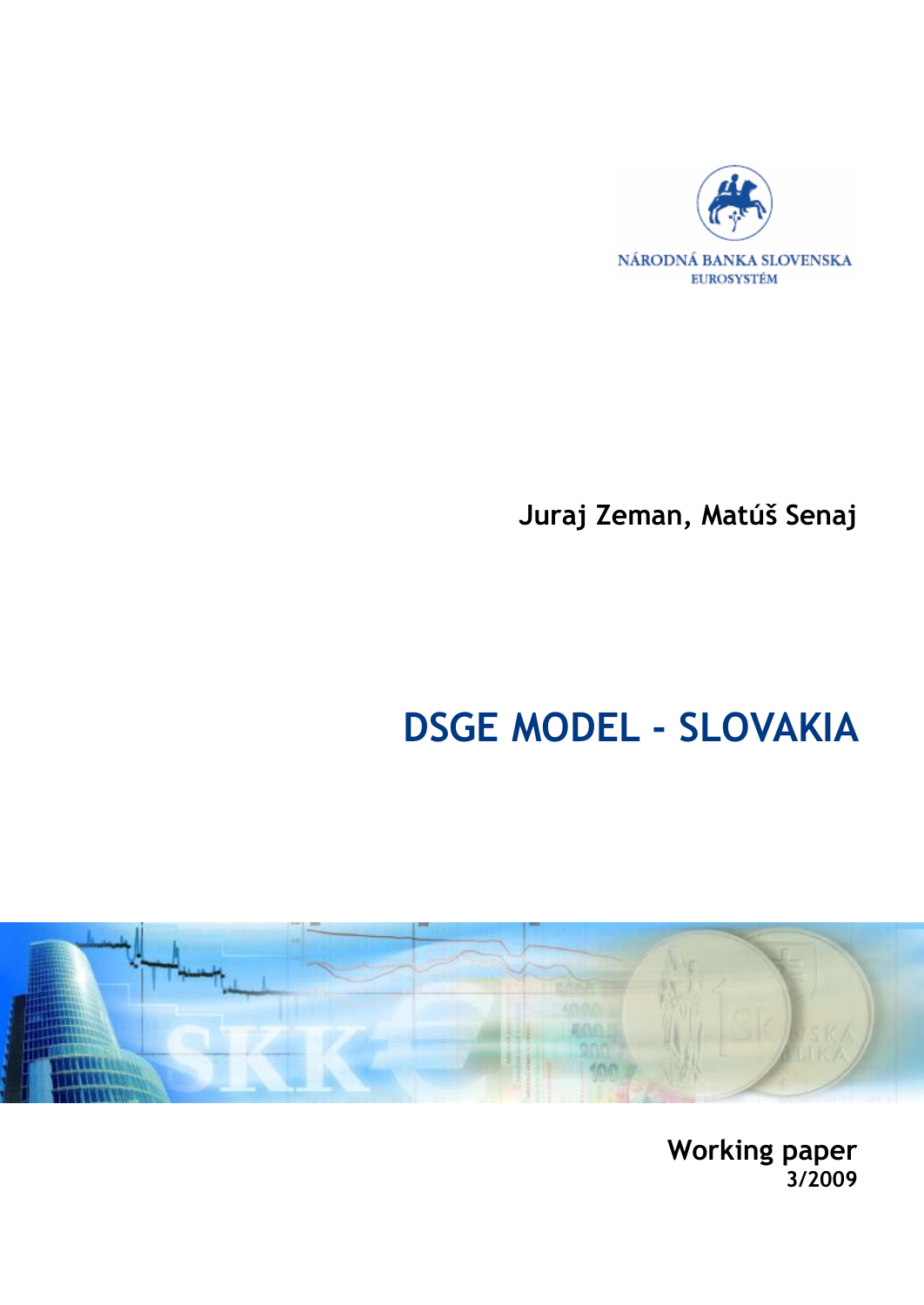**© National Bank of Slovakia http://www.nbs.sk/**  Imricha Karvaša 1 813 25 Bratislava

research@nbs.sk

**May 2009** 

ISSN: 1337-5830

The views and results presented in this paper are those of the authors and do not necessarily represent the official opinion of the National Bank of Slovakia.

All rights reserved.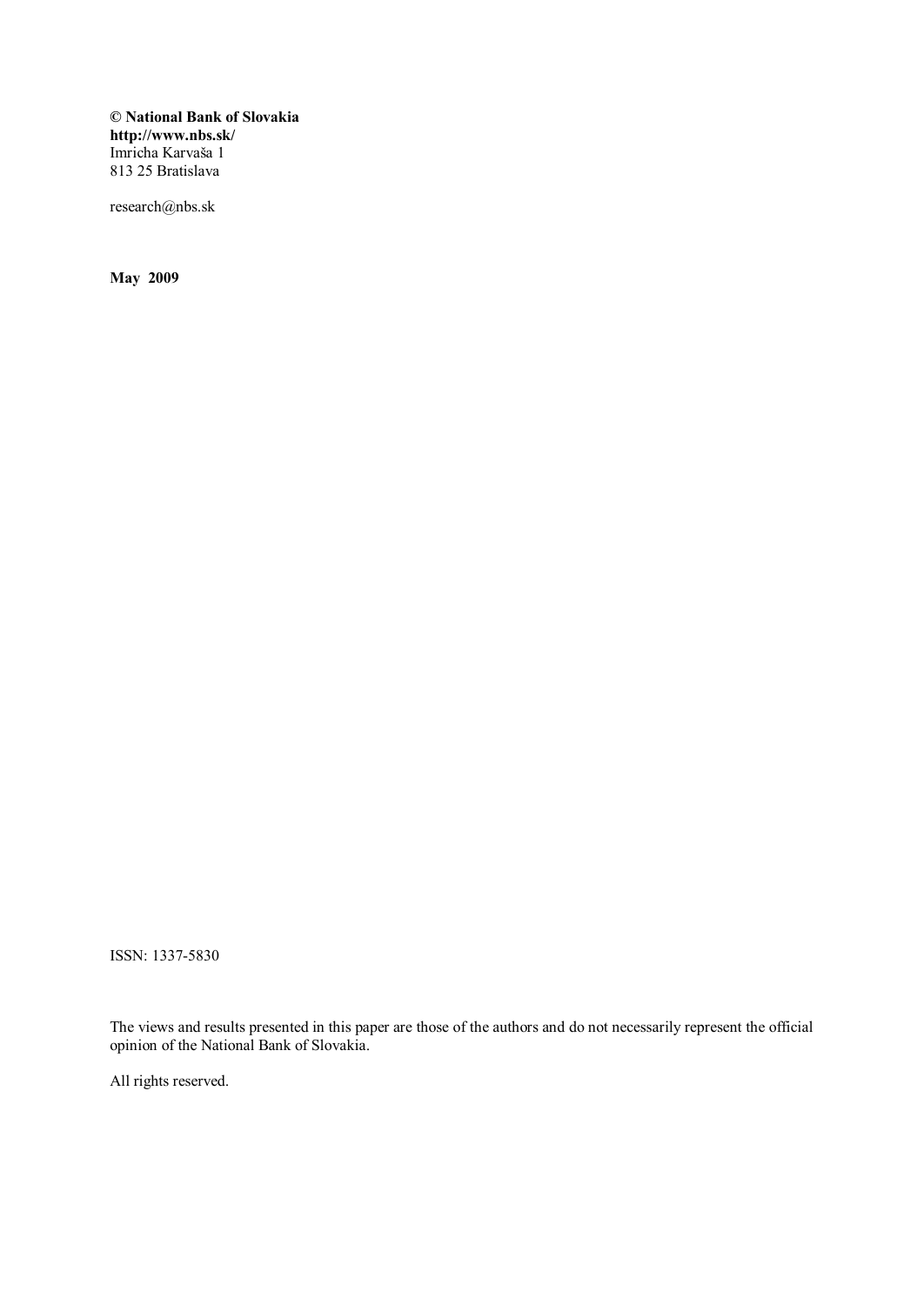

Working paper 3/2009

### **DSGE model - Slovakia**

**Juraj Zeman, Matúš Senaj**  Research Department, National Bank of Slovakia juraj.zeman@nbs.sk matus.senaj @nbs.sk

#### **Abstract**

DSGE Slovakia is a medium size New Keynesian open economy model designed to simulate dynamic behavior of Slovak economy. It consists of about 50 equations and contains all important macroeconomic variables including real GDP and all its main components- consumption, investment, government expenditures, import and export then factors of production – labor, capital and oil and also consumer, producer, import and export price deflators, nominal interest rate and exchange rate.

Most parameters of the model are calibrated and remaining ones are estimated by various estimation technique.

Appropriateness of the model is judged by comparing statistics of simulated data with real ones, by analyzing impulse response functions and by reproducing historical time series.

Keywords: General equilibrium model, Slovakia JEL classification: D58, E32

Reviewed by: Jean-Marc Natal (Swiss National Bank) Michal Horváth (University of Oxford)

Downloadable at http://www.nbs.sk/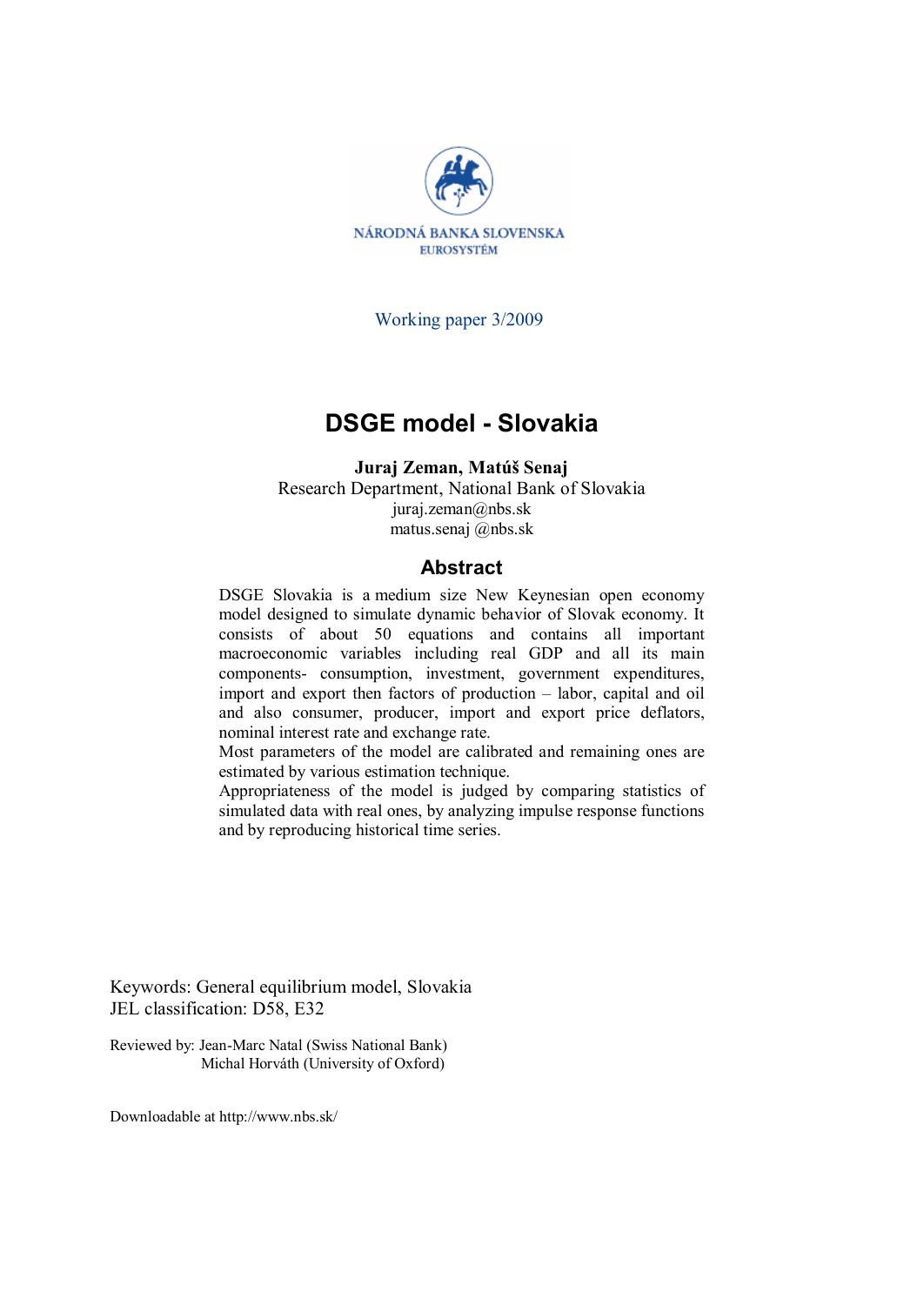# **1 Introduction**

In this paper we present a DSGE model for the Slovak economy.

The key features of DSGE models are microeconomic foundations of their equations, rational expectations of all economic agents involved and a general equilibrium setting. These features ensure a theoretical cohesion of the model and make it suitable predominantly for qualitative analysis - studying different stages of business cycles, analyzing impacts of various policy changes as well as responses of variables to various structural shocks. The first simple versions of DSGE models, however, were trailing behind more empirically based models (e.g. VARs) in capturing empirical properties of real economy. In order to improve empirical tractability of DSGE models, simple versions were augmented by including more variables and by introducing various frictions. These enhanced DSGE models are comparable and in many instances even outperform their empirically based counterparts in empirics (Smets and Wouters, 2003) and can be used also for forecasting purposes.

Model presented in this paper is based on the work of Cuche-Curti, Dellas and Natal: DSGE model for Switzerland<sup>1</sup>. It is a medium size New Keynesian small open economy model designed to simulate dynamic behavior of Slovak economy. It consists of about 50 equations and contains all important macroeconomic variables including real GDP and all its main components- consumption, investment, government expenditures, import and export then factors of production – labor, capital and oil also consumer, producer, import and export price deflators, nominal interest rate and exchange rate.

The model displays sticky nominal prices and wages that adjust to staggered price/wage setting a la Calvo. In order to improve the persistence of inflation a partial indexation scheme for non-optimizers is introduced. The model also incorporates capital adjustment cost (paid for transforming investment into capital) which smoothes investment and external habit formation ("catching up with Jonses") that improves consumption dynamics.

Here we present first version of the model, the so called "baby model", which will be extended and improved in the near future.

The structure of the paper is as follows. Next section introduces main features of the model. Section 3 provides detailed description of the behavior of all agents in the modeled economy, such as firms, households, government and the central bank. The method of calibration of the parameters is described in section 4. Finally, section 5 presents the impulse response

<sup>&</sup>lt;sup>1</sup> Authors thank to Jean-Marc Natal for his permission to use their model as a benchmark and for his invaluable help.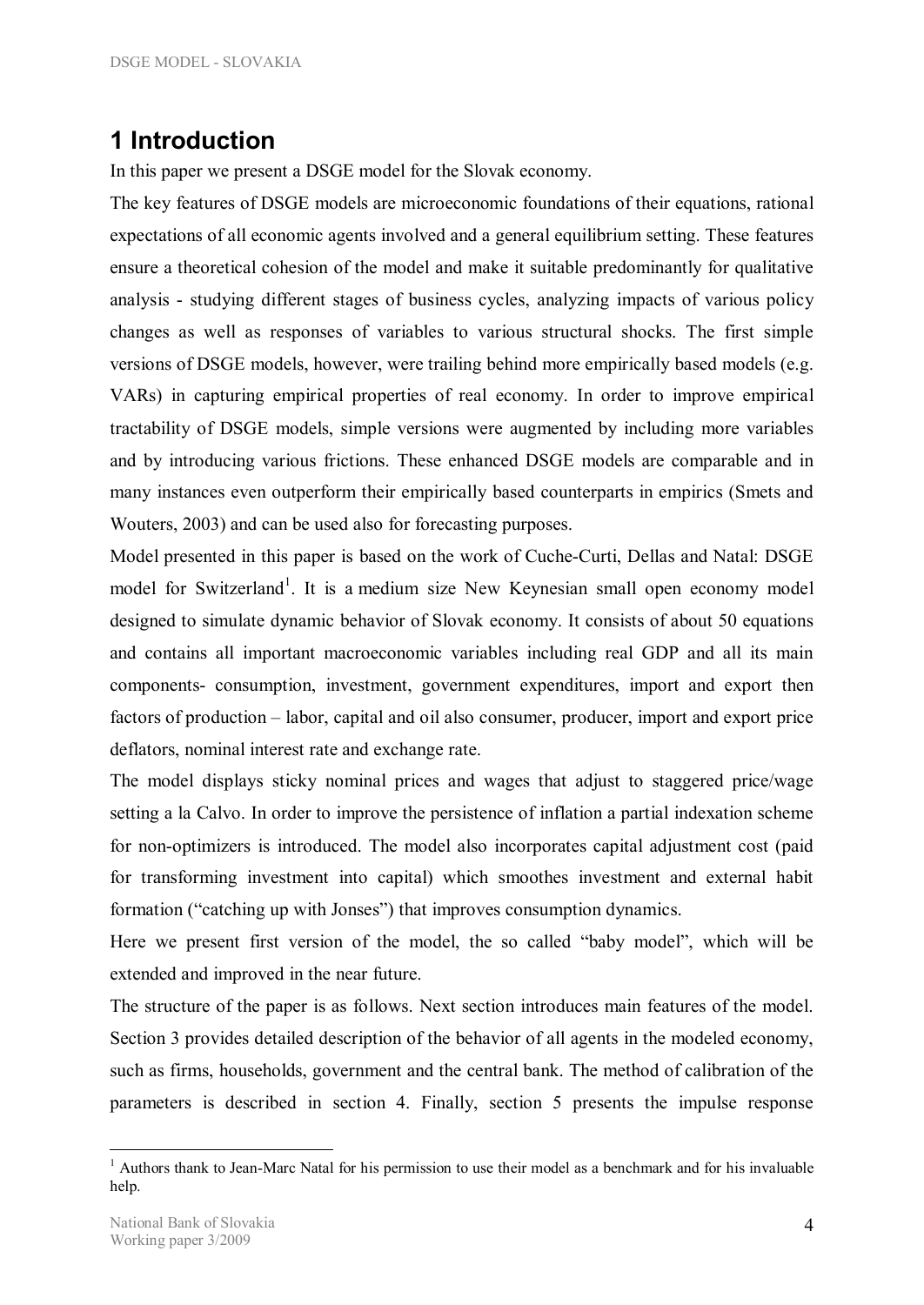functions of the model. Particularly, we study four shocks: monetary policy loosening, expansionary fiscal policy, productivity shock and oil price shock.

### **2 Main features**

The model has the following structure:

#### **Production**

There are two sectors of production – intermediate goods and final goods.

Inputs for intermediate goods are labor, capital and oil. Intermediate goods are tradable and can be used either domestically for producing final goods or can be exported abroad. Producers in this sector produce differentiated good. There is imperfect competition in this sector and hence producers have market power in setting price of goods used domestically (Kollmann, 2002).

Final goods are produced of intermediate goods either domestic or imported and of oil and are either consumed privately, publicly or invested. There is perfect competition in final good production sector. Final good is non tradable.

#### **Household**

There is a representative household who maximizes lifetime utility out of consumption and leisure. She makes two decisions: current consumption vs investment (that gives her higher consumption in future) and hours worked vs leisure. There is imperfect competition in the labor market that gives market power to workers in wage setting. In order to improve dynamics of the model, household sector is enhanced with the following amendments: habit formation in consumption (Fuhrer, 2000) which ensures that consumers smooth their consumption, fraction of consumers who do not borrow or save but instead spend all their current labor income (rule-of-thumb consumers, Gali et al, 2004) and capital adjustment costs that implies the cost of transforming investment into capital.

#### **Trade**

Only intermediate goods can be traded. Domestic firms export a fraction of intermediate goods abroad. Prices of exported intermediate goods can differ from prices of intermediate goods sold domestically (pricing to market structure – Bergin, Feenstra, 1999). Imported intermediate goods can not be consumed directly. Importing firms have market power in setting price of import. Hence exchange rate pass-through is incomplete and the law of one price does not necessarily hold in short term (Monacelli, 2005).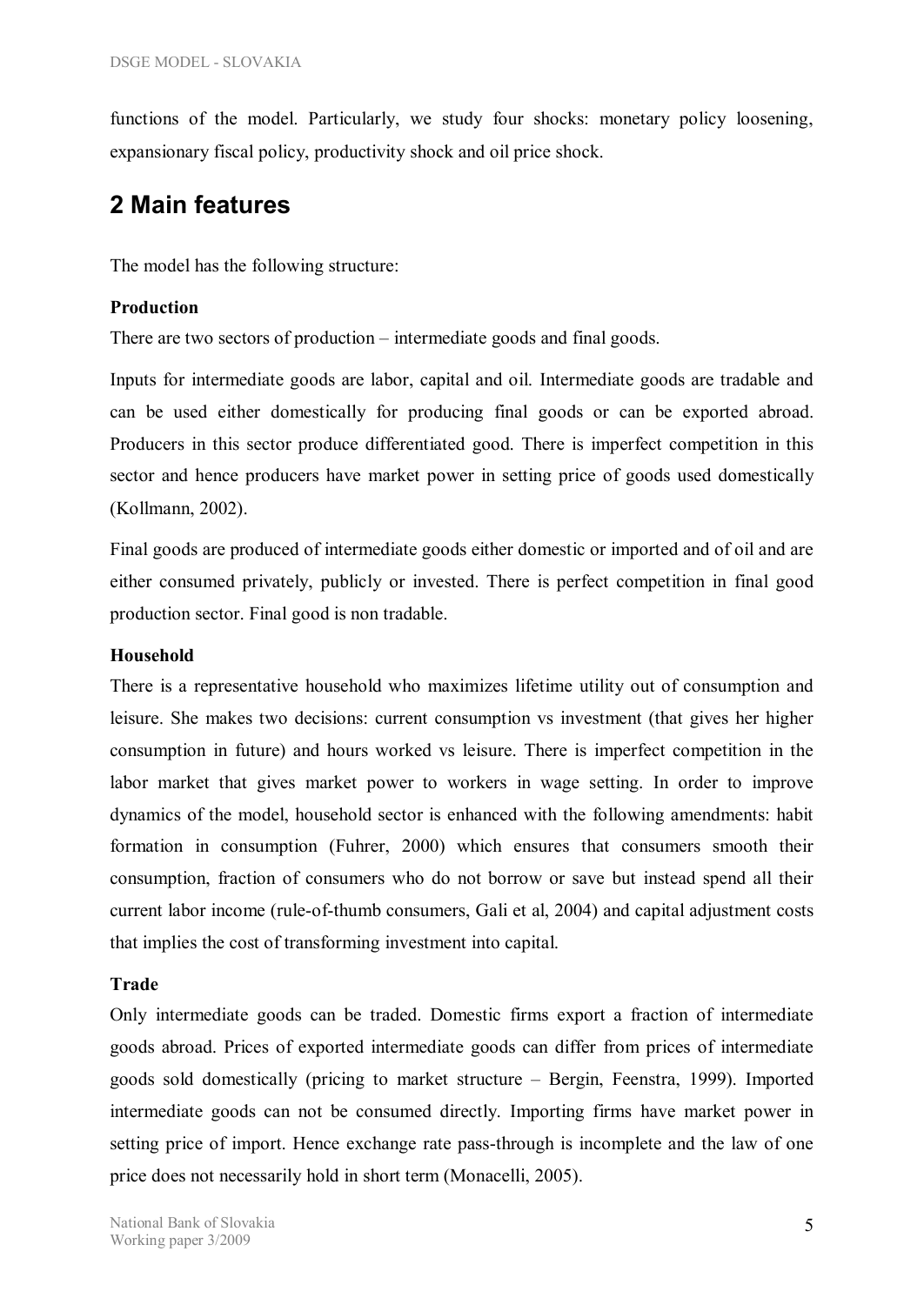#### **Financial market**

Financial market is incomplete. In equilibrium, foreign investors do not hold domestic bonds. This means that the amount of domestic bonds equals zero at all times. Economies with incomplete insurance against idiosyncratic shocks have the potential to account for low correlation of consumption between domestic and foreign countries, the pattern that is observed in data (Backus et al, 1995). Domestic agents can insure against shocks by holding foreign assets. To avoid of excessive accumulation of net foreign assets in domestic economy in the model, their price increase with their level. The more is domestic country indebted (higher level of net foreign assets), the costlier for its citizens is to borrow further.

#### **Monetary and fiscal policy**

Monetary authority reacts to deviations of inflation, output and exchange rate from their steady state values by setting nominal interest rate (Taylor rule).

Fiscal authority keeps balanced budget each period.

#### **Price setting**

There is staggered price setting á la Calvo for the prices of domestic and imported intermediate goods as well as for the price of labor (wages). Firms (workers) can not change their price unless they receive a random "price-change signal". If it does not receive this signal the price is automatically adjusted according to certain indexation scheme.

#### **Exogenous shocks**

There are several domestic and external shocks in the model. Domestic shocks are to productivity, fiscal expenditure and domestic interest rate. External shocks are to foreign output, foreign interest rate, foreign price level and to oil price.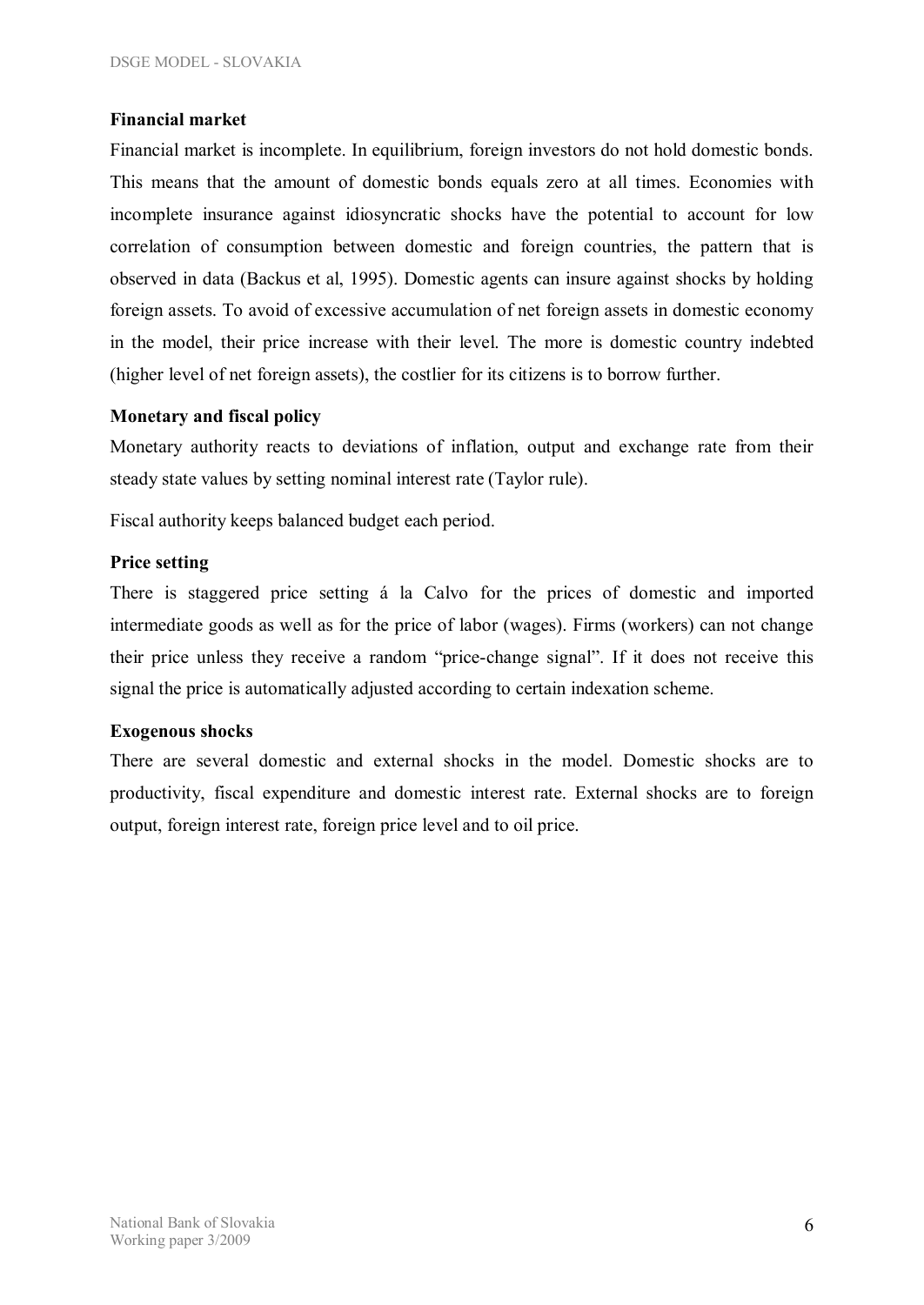

#### **Trends vs cycles**

It is assumed that all real variables including output and its components are non-stationary processes with common stochastic trend. Hence all these variables are transformed to stationary ones by taking this stochastic trend away (de-trended) before they enter the model.

Price deflators are assumed to be non-stationary processes with common stochastic trend. Original non-stationary deflators are denoted by upper case letters  $(P_t)$  while their corresponding de-trended counterparts are denoted by lower case letters (*pt*).

All other variables including interest rate and exchange rate are assumed to be stationary. A "hat" on a variable indicates the percentage deviation of that variable from its steady state value. In the case of net inflation and net interest rate, "hat" indicates difference of that variable from steady state value.

The final version of the model consists of a set of equations some of which are linearized by hand and remaining are left non-linear. The model is solved numerically using DYNARE software package<sup>2</sup> developed by Michel Juillard.

 $\overline{a}$ <sup>2</sup> DYNARE is downloadable at http://www.cepremap.cnrs.fr/juillard/mambo/index.php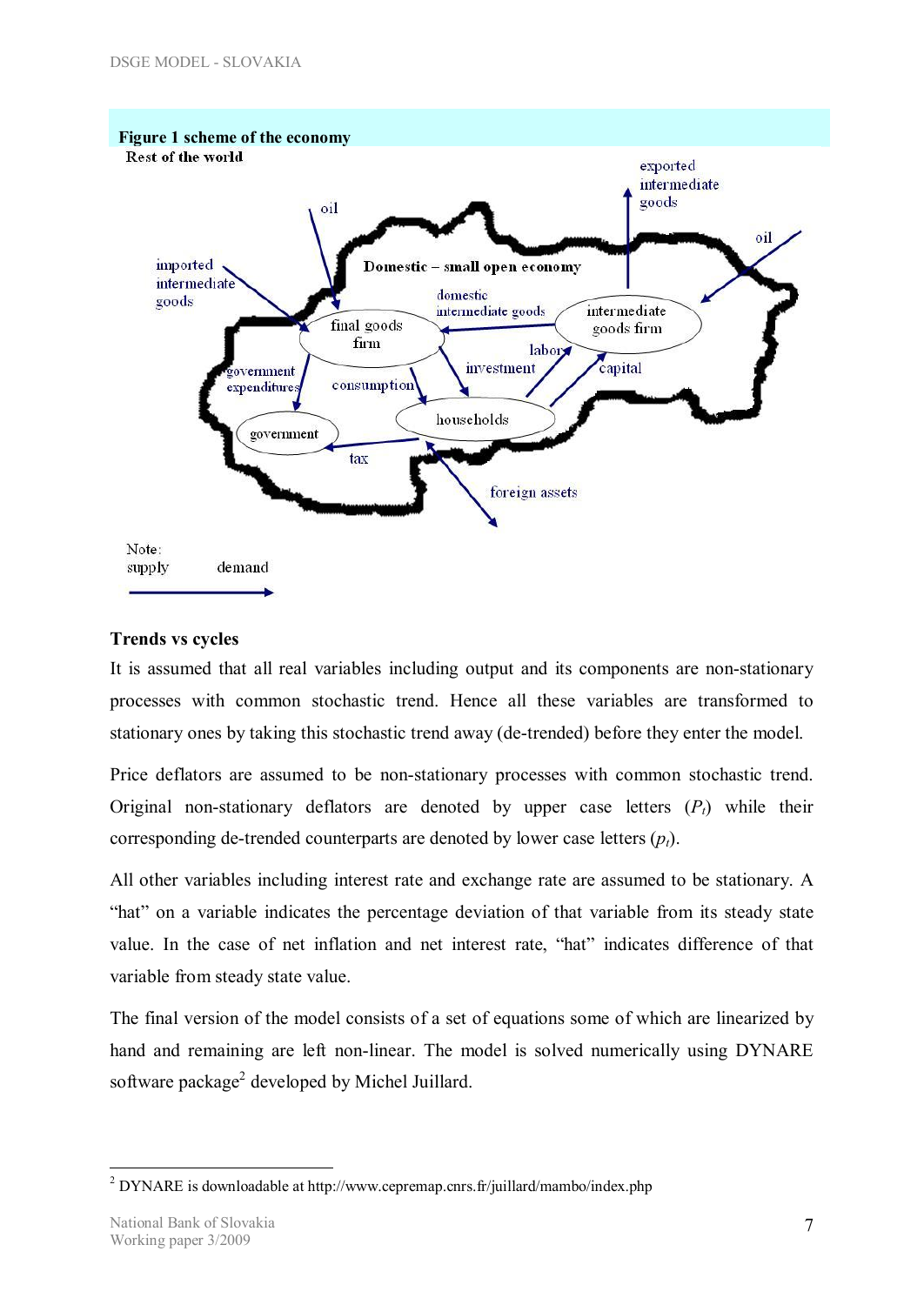## **3 The model**

### *3.1 Final goods firms*

Final goods firms operate in a perfectly competitive market and produce non-tradable goods from a bundle of domestic intermediate goods  $(x_t^d)$ , a bundle of imported intermediate goods  $(x_t^m)$  $x_t^m$ ) and energy ( $e_t$ ). Final goods are either consumed by domestic households ( $c_t$ ) and government  $(g_t)$  or invested domestically  $(i_t)$ .



These different types of final goods  $l \in \{c, i, g\}$ , whose demand is determined in a household sector, are produced with a technology represented by the production function

$$
l_{t} = \left[\omega_{e,l}^{1-\rho_{e,l}} a(x_t^l)^{\rho_{e,l}} + (1-\omega_{e,l})^{1-\rho_{e,l}} (e_t^l)^{\rho_{e,l}}\right]^{1/\rho_{e,l}}
$$
(3.1)

with

$$
a(x_t^l) = \left[\omega_l^{1-\rho_l} (x_t^{d,l})^{\rho_l} + (1-\omega_l)^{1-\rho_l} (x_t^{m,l})^{\rho_l}\right]^{1/\rho_l}
$$
\n(3.2)

Aggregator *a*() combines domestic and imported intermediate goods with elasticity of substitution between them equal to  $(1/1 - \rho_l)$ .  $\omega_l$  is the share of domestic intermediate goods in the bundle. Then the bundle of intermediate goods is combined with energy and final goods are produced. The elasticity of substitution between intermediate goods and energy is  $(1/1 - \rho_{e,l})$  and the share of energy is  $(1 - \omega_{e,l})$ . Notice that elasticity of substitution between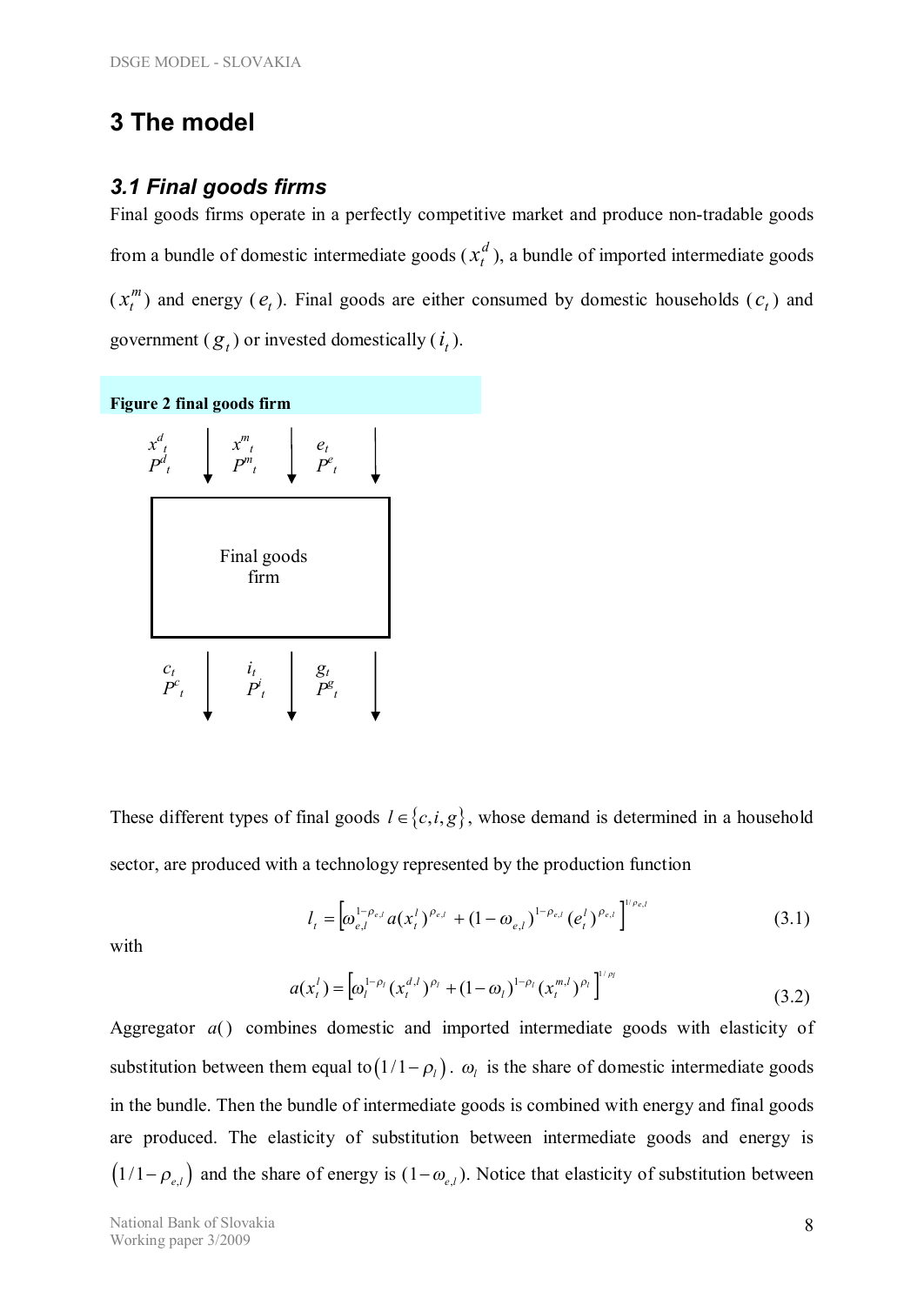the bundle of intermediate goods and energy is in general different (much smaller, of course) from the elasticity of substitution between intermediate goods themselves.

Final goods firms optimize their production by minimizing their total cost. Given the price of domestic intermediate goods  $-P_t^d$ , the price of imported intermediate goods  $-P_t^m$  and the price of energy  $-P_t^e$ , they solve the following problem

$$
\min TC_{t} = \min_{\left\{x_t^{d,l}, x_t^{m,l}, e_t^{l}\right\}} P_t^{d} x_t^{d,l} + P_t^{m} x_t^{m,l} + P_t^{e} e_t^{l} + \psi_t^{l} \left\{ l_t - \left[ \omega_{e,l}^{1-\rho_{e,l}} a(x_t^{l})^{\rho_{e,l}} + (1-\omega_{e,l})^{1-\rho_{e,l}} (e_t^{l})^{\rho_{e,l}} \right]^{1/\rho_{e,l}} \right\}
$$
\n(3.3)

 $l \in \{c, i, g\}$ .  $\psi_i^l$  is a Lagrange multiplier that represents marginal cost. Solution to this problem leads to following demand functions:

$$
x_t^{d,l} = \left(\frac{P_t^d}{P_t^l}\right)^{\frac{1}{\rho_l - 1}} \omega_l a(x_t^l)^{\frac{\rho_{e,l} - \rho_l}{1 - \rho_l}} (\omega_{e,l} l_t)^{\frac{1 - \rho_{e,l}}{1 - \rho_l}}
$$
(3.4)

$$
x_t^{m,l} = \left(\frac{P_t^m}{P_t^l}\right)^{\frac{1}{\rho_l - 1}} \omega_l a(x_t^l)^{\frac{\rho_{e,l} - \rho_l}{1 - \rho_l}} (\omega_{e,l} l_t)^{\frac{1 - \rho_{e,l}}{1 - \rho_l}}
$$
(3.5)

$$
e_{t}^{l} = \left(\frac{P_{t}^{e}}{P_{t}^{l}}\right)^{\frac{1}{\rho_{e,l}-1}} (1 - \omega_{e,l}) l_{t}
$$
\n(3.6)

Value of  $a(x_i^l)$  at the optimal quantities is

$$
a(x_t^l) = \omega_{e,l} l_t \left[ \omega_l \left( \frac{P_t^d}{P_t^l} \right)^{\frac{\rho_l}{\rho_l - 1}} + (1 - \omega_l) \left( \frac{P_t^m}{P_t^l} \right)^{\frac{\rho_l}{\rho_l - 1}} \right]^{1 - \rho_l \over \rho_l (1 - \rho_{e,l})} \tag{3.7}
$$

By substituting these optimal quantities into total cost  $(TC_t)$  we can get the expressions for marginal costs  $\psi_t^l$ . Because final goods firms operate in a perfectly competitive market, marginal cost equals price level,  $\psi_t^l = P_t^l$ ,  $l \in \{c, i, g\}$ .

$$
P_{t}^{l} = \left\{\omega_{e,l} \left[\omega_{l} \left(P_{t}^{d}\right)_{\rho_{l}-1}^{\frac{\rho_{l}}{\rho_{l}-1}} + (1-\omega_{l} \left(P_{t}^{m}\right)_{\rho_{l}-1}^{\frac{\rho_{e,l}(1-\rho_{l})}{\rho_{l}(1-\rho_{e,l})}} + (1-\omega_{e,l}) \left(P_{t}^{e}\right)_{\rho_{e,l}-1}^{\frac{\rho_{e,l}}{\rho_{e,l}}} \right] \right\}^{\frac{\rho_{e,l}-1}{\rho_{e,l}}} \tag{3.8}
$$

Bundles  $x_t^{d,l}$  and  $x_t^{m,l}$  are CES aggregators of domestic and imported intermediate goods produced by *i* firms,  $i \in [0,1]$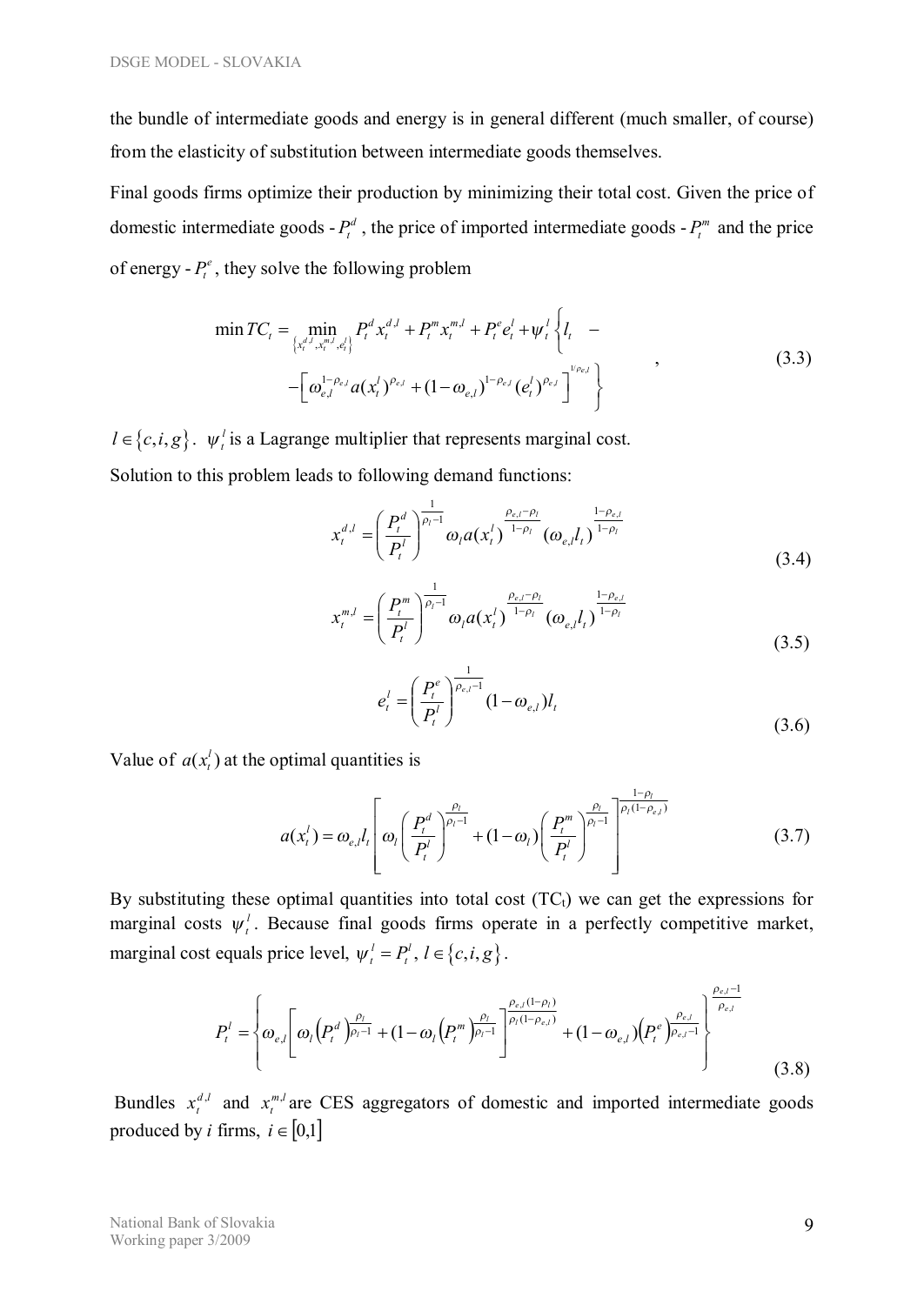$$
x_t^{d,l} = \left(\int_0^1 x_t^{d,l}(i)^{\theta_d} di\right)^{\frac{1}{\theta_d}} \quad \text{and} \quad x_t^{m,l} = \left(\int_0^1 x_t^{m,l}(i)^{\theta_m} di\right)^{\frac{1}{\theta_m}}
$$
(3.9) (3.10)

 $1-\theta_d$ 1  $\overline{\phantom{a}}$ ø  $\setminus$  $\overline{\phantom{a}}$  $\setminus$ æ  $1-\theta_m$  $\left(\frac{1}{2}\right)$  is the elasticity of substitution between domestic (imported) intermediate goods.

The aggregator chooses the bundle of goods that minimizes the cost of producing a given quantity  $x_t^{d,l}$ ,  $(x_t^{m,l})$  taking the prices  $P_t^d(i)$  $P_t^d(i)$ ,  $(P_t^m(i)$  $P_t^m(i)$  as given. This leads to the following demand functions for goods *i* 

$$
x_t^{d,l}(i) = \left(\frac{P_t^d(i)}{P_t^d}\right)^{\frac{1}{\theta_d - 1}} x_t^{d,l} \quad \text{and} \quad x_t^{m,l}(i) = \left(\frac{P_t^m(i)}{P_t^m}\right)^{\frac{1}{\theta_m - 1}} x_t^{m,l} \tag{3.11\,3.12}
$$

where  $P_t^d$  and  $P_t^m$  are unit costs of the bundles  $x_t^{d,l}$  and  $x_t^{m,l}$  respectively, given by

$$
P_t^d = \left(\int_0^1 P_t^d\left(i\right)^{\frac{\theta_d}{\theta_d-1}} di\right)^{\frac{\theta_d-1}{\theta_d}} \quad \text{and} \quad P_t^m = \left(\int_0^1 P_t^m\left(i\right)^{\frac{\theta_m}{\theta_m-1}} di\right)^{\frac{\theta_m-1}{\theta_m}} \tag{3.13} (3.14)
$$

We can interpret  $P_t^d$  and  $P_t^m$  as the aggregate price indices.

### *3.2 Intermediate goods firms*

Each domestic intermediate firm produces a differentiated good  $x_i(i)$  with capital  $k_i(i)$ ,

labor  $h_t(i)$  and energy  $e_t^x(i)$  which is then used domestically -  $x_t^d(i)$  for producing final goods or exported  $-x_i^f(i)$ ,  $x_i(i) = x_i^d(i) + x_i^f(i)$ .

#### **Figure 3 intermediate goods firm**

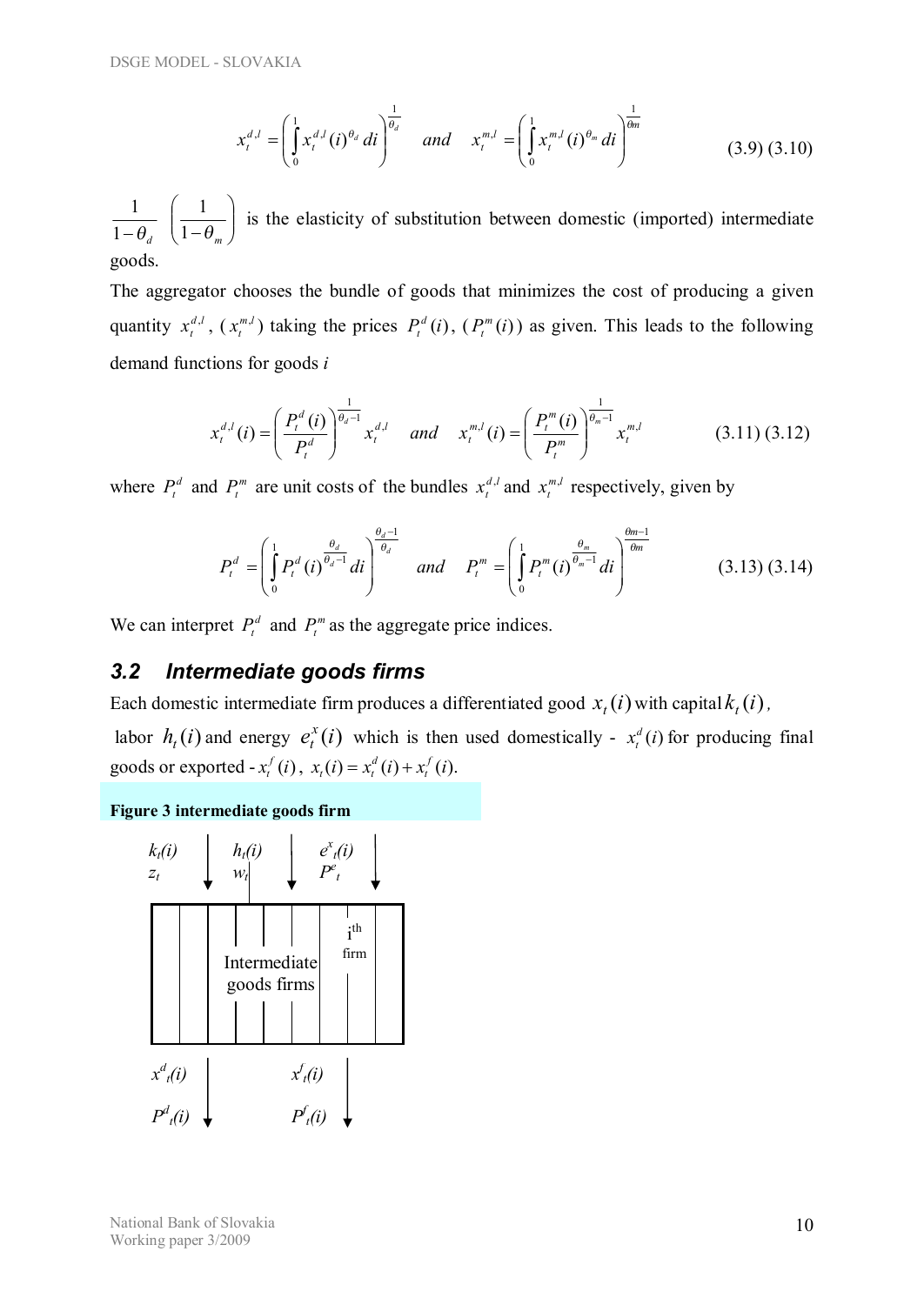Production function for intermediate good i is a CES function

$$
x_{t}(i) = A_{t} \left\{ \alpha_{c}^{\frac{1}{\sigma_{e}}} \left[ x_{t}^{k,l}(h_{t}(i), k_{t}(i)) \right]^{\frac{\sigma_{e}-1}{\sigma_{e}}} + (1 - \alpha_{c})^{\frac{1}{\sigma_{e}}} \left( e_{t}^{x}(i) \right)^{\frac{\sigma_{e}-1}{\sigma_{e}}} \right\}^{\frac{\sigma_{e}}{\sigma_{e}-1}}
$$
(3.15)

with

$$
x_{t}^{k,l}(h_{t}(i),k_{t}(i)) = \left\{\alpha_{t}^{\frac{1}{\sigma_{k,l}}}\left(h_{t}(i)\right)^{\frac{\sigma_{k,l}-1}{\sigma_{k,l}}} + (1-\alpha_{t})^{\frac{1}{\sigma_{k,l}}}\left(k_{t}(i)\right)^{\frac{\sigma_{k,l}-1}{\sigma_{k,l}}} \right\}^{\frac{\sigma_{k,l}}{\sigma_{k,l}-1}} , \qquad (3.16)
$$

where  $A_t$  represents an exogenous stationary stochastic technological shock.  $\sigma_{k,l}$  is elasticity of substitution between labor and capital and  $\sigma_e$  is elasticity of substitution between labor/capital and energy.

Each firm *i* tries to minimize total cost of producing  $x<sub>t</sub>(i)$  intermediate goods demanded by domestic and foreign final goods producers. Given wage rate  $w_t$ , rental rate of capital  $z_t$  and the price of energy  $P_t^e$ , firm *i* solves the following problem

$$
\min TC_t(i) = \min_{\{h_t(i), k_t(i), e_t^x(i)\}} w_t h_t(i) + z_t k_t(i) + P_t^e e_t^x(i) + \psi_t(i) \left\{ x_t(i) - A_t \left\{ \alpha_c^{\frac{1}{\sigma_c}} \left[ x_t^{k,l}(h_t(i), k_t(i)) \right]^{\frac{\sigma_c - 1}{\sigma_c}} + (1 - \alpha_c)^{\frac{1}{\sigma_c}} \left( e_t^x(i) \right)^{\frac{\sigma_c - 1}{\sigma_c}} \right\}^{\frac{\sigma_c}{\sigma_c - 1}}
$$
\n(3.17)

where  $\psi_i(i)$  is marginal cost of a firm i. The solution to this problem implies that all firms have identical real marginal cost  $\psi_t$  that does not depend on *i* 

$$
\psi_{t} = \frac{1}{A_{t}} \left\{ \alpha_{c} \left[ \alpha_{l} w_{t}^{1-\sigma_{k,l}} + (1-\alpha_{l}) z_{t}^{1-\sigma_{k,l}} \right]_{\sigma_{k,l}-1}^{\sigma_{e}-1} + (1-\alpha_{c}) (P_{t}^{e})^{1-\sigma_{e}} \right\}^{\frac{1}{1-\sigma_{e}}} \tag{3.18}
$$

Then index *i* can be dropped and we get aggregate demand for labor, capital and energy

$$
h_t = \alpha_c \alpha_l \frac{x_t}{A_t} (\psi_t A_t)^{\sigma_e} w_t^{-\sigma_{k,l}} \left[ \alpha_l w_t^{1-\sigma_{k,l}} + (1-\alpha_l) z_t^{1-\sigma_{k,l}} \right]^{\sigma_e - \sigma_{k,l}} \tag{3.19}
$$

$$
k_{t} = \alpha_{c} (1 - \alpha_{l}) \frac{x_{t}}{A_{t}} (\psi_{t} A_{t})^{\sigma_{e}} z_{t}^{-\sigma_{k,l}} \left[ \alpha_{l} w_{t}^{1 - \sigma_{k,l}} + (1 - \alpha_{l}) z_{t}^{-1 - \sigma_{k,l}} \right]^{\sigma_{e} - \sigma_{k,l}} \tag{3.20}
$$

$$
e_t^x = (1 - \alpha_c) \frac{x_t}{A_t} (\psi_t A_t)^{\sigma_e} (P_t^e)^{-\sigma_{k,l}}
$$
(3.21)

National Bank of Slovakia Working paper 3/2009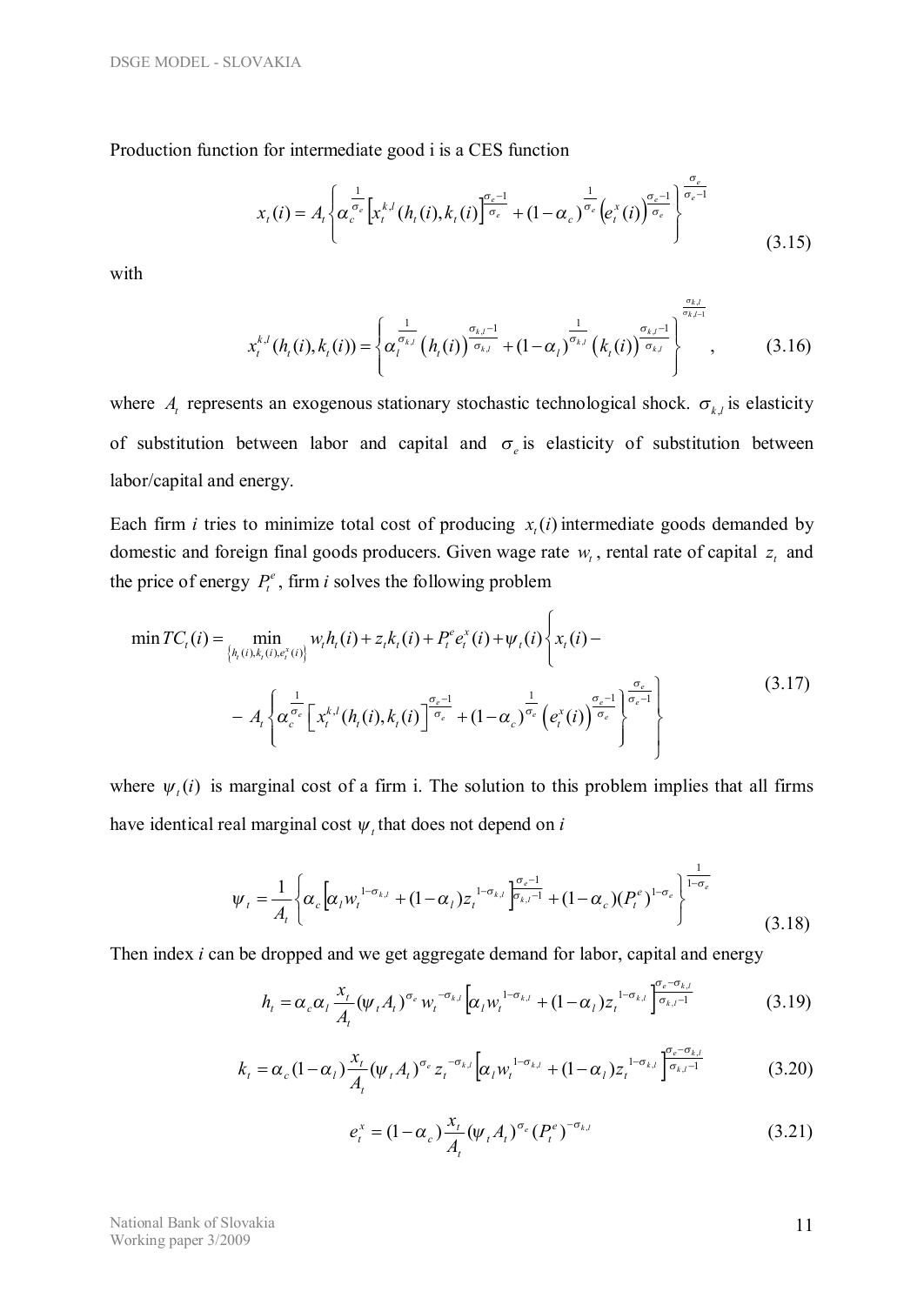Labor market consists of a continuum of monopolistically competitive households (Erceg et al, 1999) supplying differentiated services  $h_i(j)$ ,  $j \in [0,1]$  to the production sector.  $h_i$  index is defined as CES aggregator

$$
h_{t} = \left(\int_{0}^{1} h_{t}(j)^{v} \, dj\right)^{\frac{1}{v}} \tag{3.22}
$$

where  $(1/1-\nu)$  is the elasticity of substitution between labor types.

Households have market power in setting their wage rate  $w_t(j)$ . Firms choose the bundle of differentiated labor inputs in order to minimize their labor cost, given their labor needs  $h_t$  and wage rates  $w_t(j)$ . This leads to the following demand for labor *j* 

$$
h_{t}(j) = \left(\frac{w_{t}(j)}{w_{t}}\right)^{\frac{1}{\nu-1}} h_{t}
$$
 (3.23)

where  $w_t$  is a unit cost of the bundle  $h_t$ , given by

$$
w_{t} = \left(\int_{0}^{1} w_{t}(j)^{\frac{\upsilon}{\upsilon - 1}} dj\right)^{\frac{\upsilon - 1}{\upsilon}}
$$
(3.24)

We can interpret  $w_t$  as the aggregate wage index.

#### *3.3 Price setting in the intermediate goods sector*

Because each firm produces differentiated products, they have market power in setting prices of their goods. They set prices of goods used domestically in domestic currency and prices of exported goods in foreign currency. We assume that these two prices are set independently of each other and are different in general. This price discrimination, termed "pricing to market", is justifiable for certain classes of goods, most notably for automobiles (Obstfeld and Rogoff , 1999) and electronic products that are typical export goods for Slovakia.

Each firm *i* tries to maximize its profit  $\Pi_t(i) = \Pi_t^d(i) + \Pi_t^f(i)$ .

Due to pricing to market assumption this maximization can be solved separately for goods used domestically and exported.

#### **3.3.1 Domestic goods**

By setting the price of intermediate goods used domestically  $P_t^d(i)$  $P_t^d(i)$ , firm *i* solves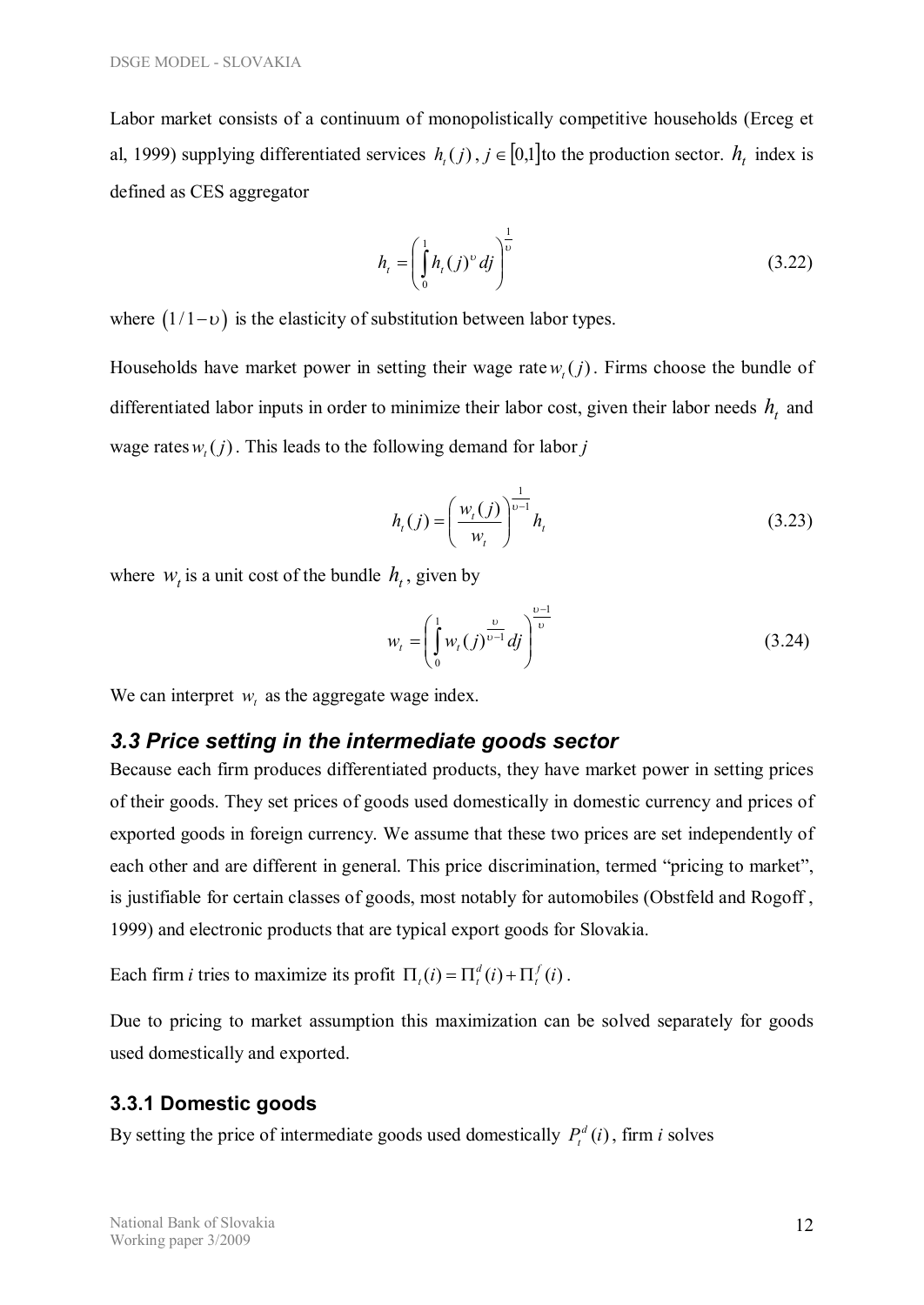$$
\max_{P_t^d(i)} \Pi_t^d(i) = \max_{P_t^d(i)} \left( \frac{P_t^d(i)}{P_t^c} - \psi_t \right) x_t^d(i),
$$
\n(3.25)

where  $\psi_t$  is the real marginal cost and  $P_t^d(i)/P_t^C$  is the real price of goods in terms of consumption units.

We use a standard assumption that firm set their prices in Calvo style (Calvo, 1983). Every period only  $1 - \tau_d$ ,  $\tau_d \in [0,1]$  of domestic intermediate firms (selected randomly) can optimize the price of production. Firms that can not optimize adjust their price by indexing it, partially to previous period inflation and partially to steady state inflation. The indexing scheme is

$$
P_{t+1}^d(i) = \left(1 + \pi^C\right)^{1-\gamma} \left(1 + \pi_t^C\right)^{\gamma} P_t^d(i)
$$
 (3.26)

A fraction γ of non-optimizing firm index its price to last period CPI inflation and the remaining  $1-\gamma$  adjust to gross steady state inflation rate. The indexing scheme is introduced in order to account for more persistence in inflation dynamics observed in data.

Firm *i* sets its optimal price  $P_t^d(i)$  keeping in mind that it may not be able to reoptimize in future. Thus the firm wants to select such price that maximizes the present value of all future expected profits achieved in periods when this price is just indexed but not reoptimized.

Substituting demand  $x_t^d(i)$  into equation (profit), applying indexation scheme (3.26) and summing up over future periods we get

$$
\max_{P_t^d(i)} \sum_{k=0}^{\infty} \tau^k E_t \rho_{t,t+k} \left\{ \frac{\left( \tau \left( 1 + \pi^C \right)^{k(1-\gamma)} \left( \frac{P_{t+k-1}^C}{P_{t-1}^C} \right)^r \left( P_t^d(i) \right) - \psi_{t+k} \right) \times \left( \frac{\left( \tau \left( 1 + \pi^C \right)^{k(1-\gamma)} \left( \frac{P_{t+k-1}^C}{P_{t-1}^C} \right)^r \left( P_t^d(i) \right) \right)^{\frac{1}{\theta-1}}}{P_{t+k}^d} \right\} \tag{3.27}
$$

where  $\rho_{t,t+k}$  is a discount factor valuing  $t+k$  payoffs at time *t*. Solution to the above problem leads to the following expression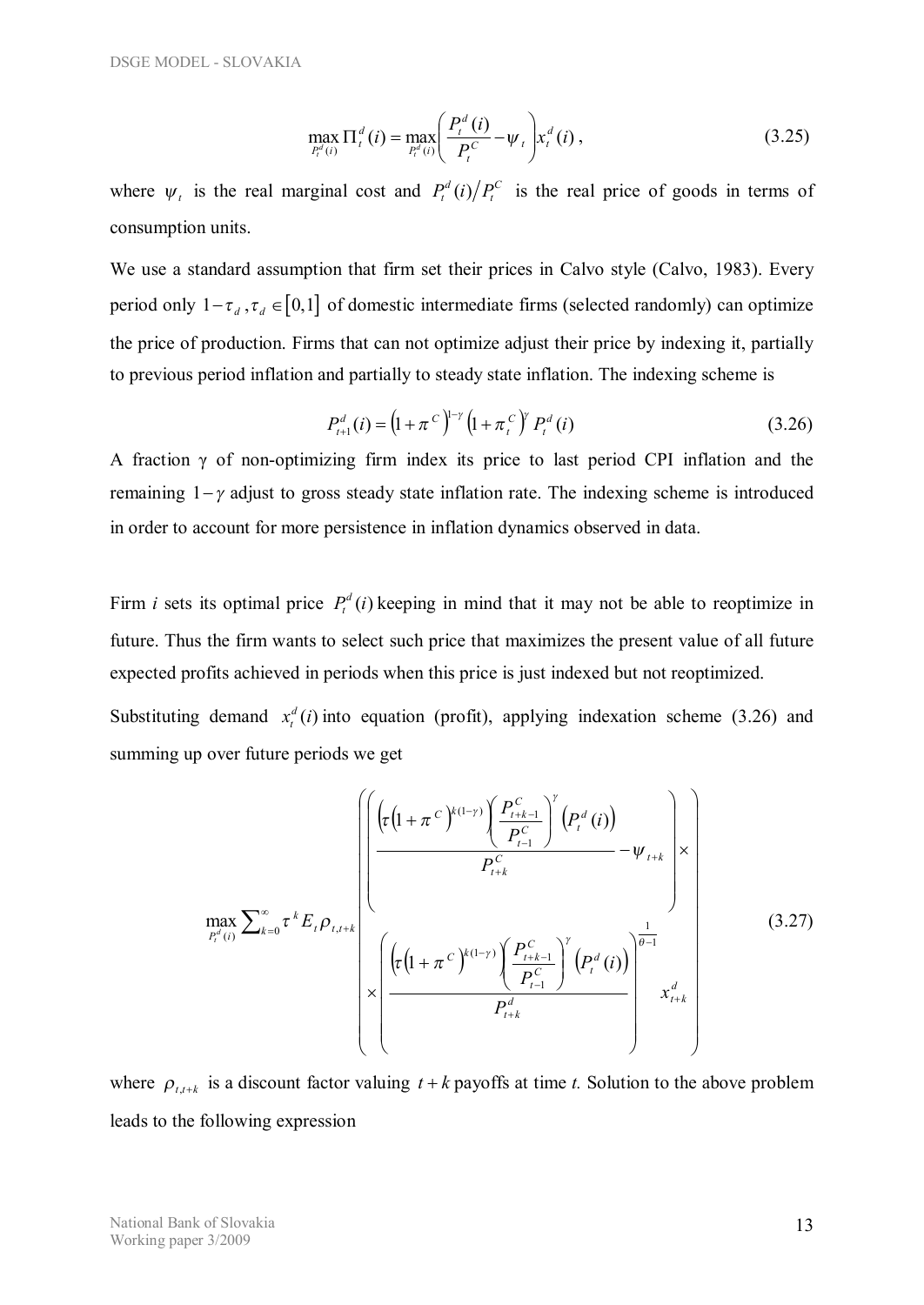$$
P_{t}^{d}(i) = \frac{1}{\theta_{d}} \frac{\sum_{k=0}^{\infty} \left(\tau \left(1 + \pi^{C}\right)^{\frac{1-\gamma}{\theta_{d}-1}}\right)^{k} E_{t} \left(\rho_{t,t+k} x_{t+k}^{d} \left(\frac{P_{t+k-1}^{C}}{P_{t-1}^{C}}\right)^{\frac{\gamma}{\theta_{d}-1}} \left(P_{t+k}^{d}\right)^{\frac{1}{1-\theta_{d}}} \psi_{t+k}\right)}{\sum_{k=0}^{\infty} \left(\tau \left(1 + \pi^{C}\right)^{\frac{\theta_{d}(1-\gamma)}{\theta_{d}-1}}\right)^{k} E_{t} \left(\rho_{t,t+k} x_{t+k}^{d} \left(\frac{P_{t+k-1}^{C}}{P_{t-1}^{C}}\right)^{\frac{\gamma\theta_{d}}{\theta_{d}-1}} \left(P_{t+k}^{d}\right)^{\frac{1}{1-\theta_{d}}} \frac{1}{P_{t+k}^{C}}\right)}
$$
(3.28)

According to the equation (3.28) firms set their optimal price as a markup over a weighted average of expected future marginal costs  $\psi_{t+k}$ .

Our main concern is the dynamics of aggregate price index  $P_t^d$ . Applying indexation scheme (3.26) to price index equation (3.13) gives

$$
\left(P_t^d\right)^{\frac{\theta_d}{\theta_d - 1}} = (1 - \tau)P_t^d\left(i\right)^{\frac{\theta_d}{\theta_d - 1}} + \tau \left(\left(1 + \pi^C\right)^{1 - \gamma} \left(1 + \pi^C_{t-1}\right)^{\gamma} P_{t-1}^d\right)^{\frac{\theta_d}{\theta_d - 1}}\tag{3.29}
$$

Log-linearizing equations (3.28) and (3.29) and combining them we can derive a New Keynesian Phillips curve for the domestic intermediate goods inflation

$$
\hat{\pi}_t^d = \beta E_t \hat{\pi}_{t+1}^d + \gamma (\hat{\pi}_{t-1}^C - \beta \hat{\pi}_t^C) + \frac{(1 - \tau_d)(1 - \beta \tau_d)}{\tau_d} (\hat{\psi}_t - \hat{p}_t^d)
$$
(3.30)

with

$$
\hat{\pi}_t^d = \hat{p}_t^d - \hat{p}_{t-1}^d + \hat{\pi}_t^C,
$$
\n(3.31)

where  $p_t^d = \frac{I_t}{R}$ ,  $\pi_t^C = \frac{I_t}{R} - 1$ 1  $=\frac{I_t}{R}$ ,  $\pi_t^C = \frac{I_t}{R}$ - *C t*  $c \equiv P_t^C$  $\overline{c}$  ,  $\mu_t$ *t*  $\frac{d}{dt} = \frac{P_t^d}{P_t^C}, \quad \pi_t^C = \frac{P_t^T}{P_t^T}$ *P P*  $p_t^d = \frac{P_t^d}{P_t^c}, \ \pi_t^c = \frac{P_t^c}{P_t^c} - 1.$ 

Current domestic intermediate goods inflation is a function of expected future domestic inflation, current and lagged CPI inflation and of real marginal cost in domestic intermediate goods.

#### **3.3.2 Exported goods**

Exporters set their price  $P_t^f(i)$  $t_t^{f}(i)$  in foreign currency to maximize their profit

$$
\max_{P_t^f(i)} \Pi_t^f(i) = \max_{P_t^f(i)} \left( \frac{s_t P_t^f(i)}{P_t^c} - \psi_t \right) x_t^f(i)
$$
(3.32)

where  $s<sub>i</sub>$  is the nominal exchange rate expressed as a number of domestic currency for one unit of foreign currency  $(SKK/\epsilon)$ ,  $x_t^f(i)$  is foreign demand for domestic intermediate good *i*, which is a function of aggregate foreign demand given by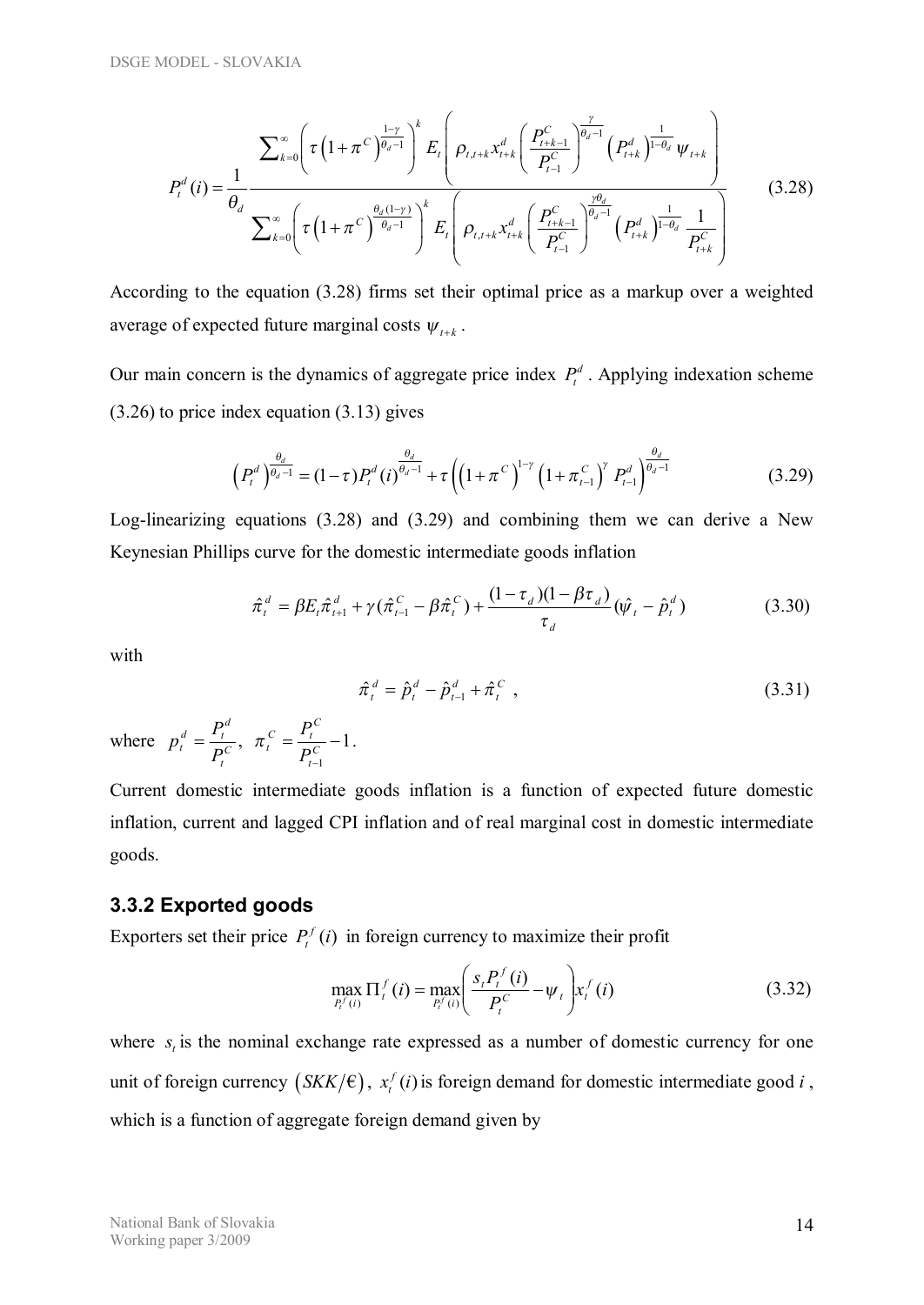$$
x_t^f = (1 - \omega^*) \left( \frac{P_t^f}{P_t^*} \right)^{\frac{1}{\rho_f - 1}} y_t^* \tag{3.33}
$$

where  $P_t^f$  is aggregate price index of export in foreign currency,  $P_t^*$  is foreign aggregate price index,  $y_t^*$  is foreign production of foreign non-tradable goods and  $(1 - \omega_t^*)$  is the share of domestic intermediate goods export in foreign final goods production.

Solving this problem, the same way we used in the previous section, leads to the dynamics of export prices inflation rate given by the following Phillips curve

$$
\hat{\pi}_t^f = \beta E_t \hat{\pi}_{t+1}^f + \gamma_f (\hat{\pi}_{t-1}^* - \beta \hat{\pi}_t^*) + \frac{(1 - \tau_f)(1 - \beta \tau_f)}{\tau_f} (\hat{\psi}_t - r \hat{e} r_t - \hat{p}_t^f)
$$
(3.34)

with

$$
\hat{\pi}_t^f = \hat{p}_t^d - \hat{p}_{t-1}^f + \hat{\pi}_t^* \tag{3.35}
$$

where  $\hat{\pi}_t^f$  is the exported goods price inflation rate,  $\hat{\pi}_t^*$  is the inflation rate in foreign economy and *rêr*<sub>*i*</sub> is the percentage deviation from steady state of the real exchange rate defined by  $r e r_t = s_t P_t^* / P_t^C$ .

#### **3.3.3 Imported goods**

Each importer imports a differentiated intermediate good *i* and sets its price<sup>3</sup>  $P_t^m(i)$  $P_t^m(i)$  above the price he paid for -  $s_t P_t^*(i)$  $*(i)$  in order to maximize

$$
\max_{P_t^m(i)} \Pi_t^m(i) = \max_{P_t^m(i)} \left( \frac{P_t^m(i)}{P_t^C} - \frac{s_t P_t^*(i)}{P_t^C} \right) x_t^m(i)
$$
(3.36)

The optimization leads to the following Phillips curve of import price inflation

$$
\hat{\pi}_t^m = \beta E_t \hat{\pi}_{t+1}^m + \gamma_m (\hat{\pi}_{t-1}^C - \beta \hat{\pi}_t^C) + \frac{(1 - \tau_m)(1 - \beta \tau_m)}{\tau_m} (r \hat{e} r_t - \hat{p}_t^m)
$$
(3.37)

Comparing equations (3.34) and (3.37) we see that real appreciation of domestic currency (a decrease of *rer*) increases inflation of exported goods and decreases inflation of imported goods.

Log-linearizing the final goods price equations (3.8), we obtain the final goods inflation equations

<sup>&</sup>lt;sup>3</sup> Price setting is done in Calvo style.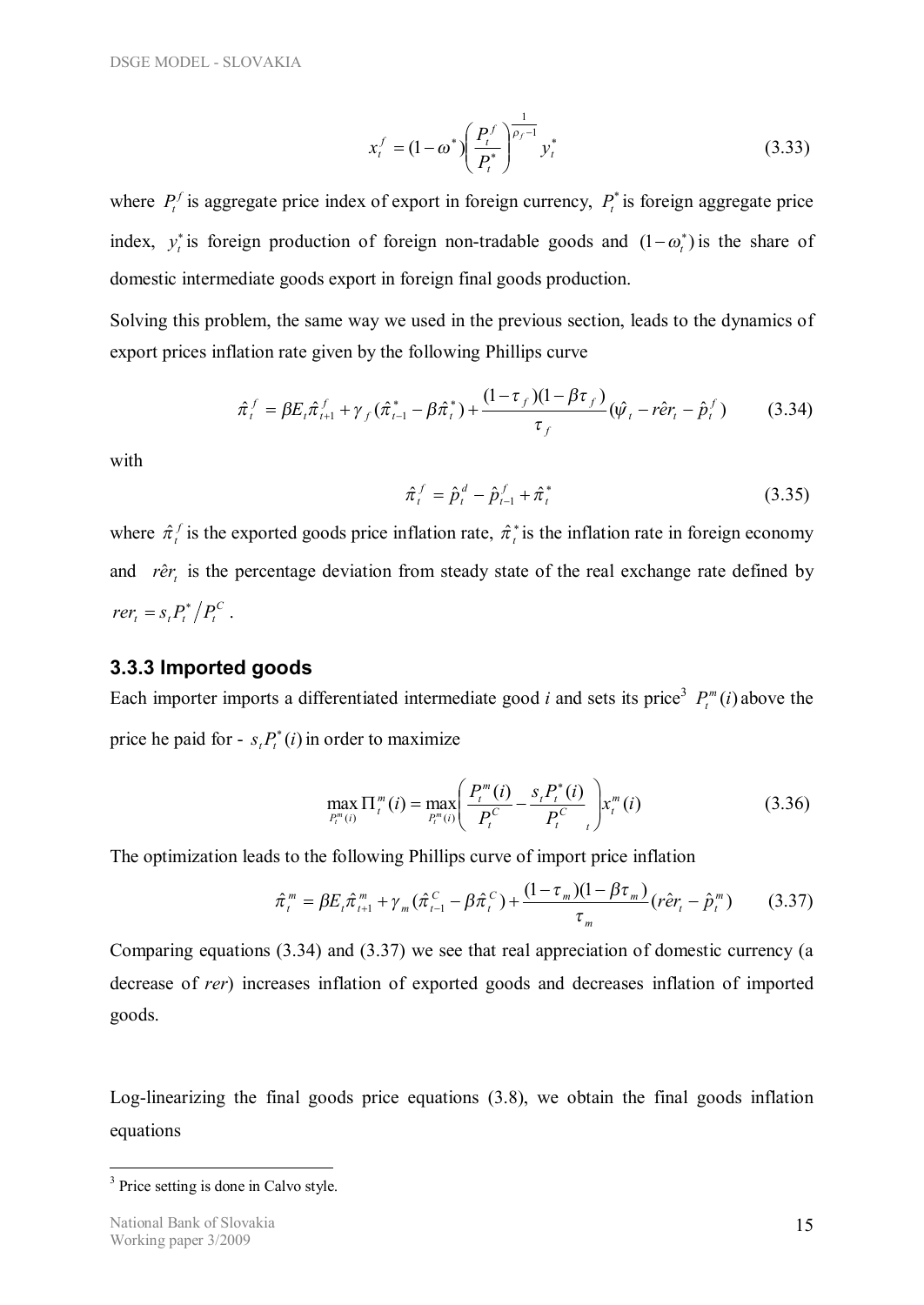$$
\hat{\pi}_t^l = \omega_{e,l} (\omega_l \hat{\pi}_t^{d,l} + (1 - \omega_l) \hat{\pi}_t^{m,l}) + (1 - \omega_{e,l}) \hat{\pi}_t^e
$$
\n(3.38)

for  $l \in \{c, i, g\}.$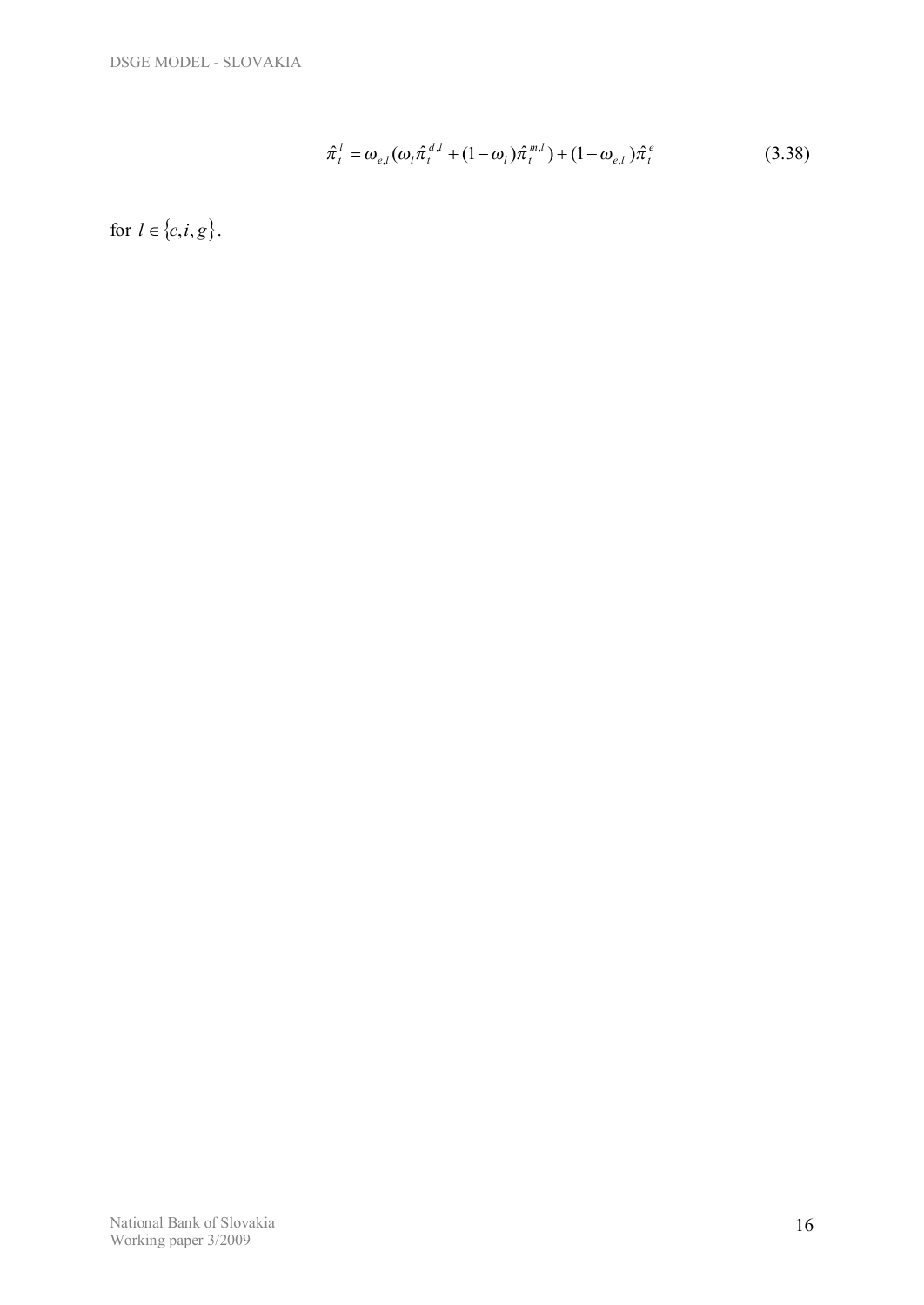#### *3.4 Households*

The economy is formed by a continuum of infinitely lived households. Similarly as Galí et al. (2004), Coenen and Straub (2005) and Cuche-Curti, Dellas, Natal (2007) we consider two types of households. The first type of household represents non-Ricardian consumers. They do not optimize their utility and thus consume their disposable income in the respective time period. The second type of households have access to capital markets, they accumulate capital and optimize their utility function subject to budget constraint and law of motion for capital.

Adding the non-Ricardian households improves the responses of the model to government expenditure shock. As Coenen and Straub (2005) showed the rise in government expenditures positively affects spending of non-Ricardian households. However such effect tends to be offset by a fall in Ricardian households' consumption.

In short, the overall real consumption of average household equals:

$$
c_t = \lambda^T c_t^R + (1 - \lambda^T) c_t^O, \qquad (3.39)
$$

where  $c_i^R$  stands for consumption of rule of thumb consumers and  $c_i^O$  denotes consumption of optimizing consumers. Parameter  $\lambda^t$  represents the share of rule of thumb consumers.

#### **3.4.1 Non – optimizing (rule of thumb) consumers**

The consumers belonging to these households consume only current disposable income and do not own any assets. Such kinds of consumers follow a simple rule.

$$
c_t^R = w_t h_t \tag{3.40}
$$

Hours worked  $(h<sub>i</sub>)$  are chosen by firms and wages  $(w<sub>i</sub>)$  are set by optimizing households.

#### **3.4.2 Optimizing – Ricardian consumers**

Ricardian consumers maximize the utility function given by:

$$
U_{j,0} = E_{j,0} \left[ \sum_{t=0}^{\infty} \beta^t \left( \frac{\left( c_t^O(j) - hab * c_{t-1}^O \right)^{1-\sigma}}{1-\sigma} - \frac{\left( h_t(j) \right)^{1+\nu}}{1+\nu} \right) \right],
$$
(3.41)

where  $c_i^O(j)$  $c_i^{\circ}(j)$  stands for real consumption of household *j*, while  $h_i(j)$  represents the hours worked of the optimizing household *j*. Three parameters appear in the utility<sup>4</sup>,  $\beta$  as a

 $4 \ 0 < \beta < 1; \sigma, v > 0; \sigma \neq 1.$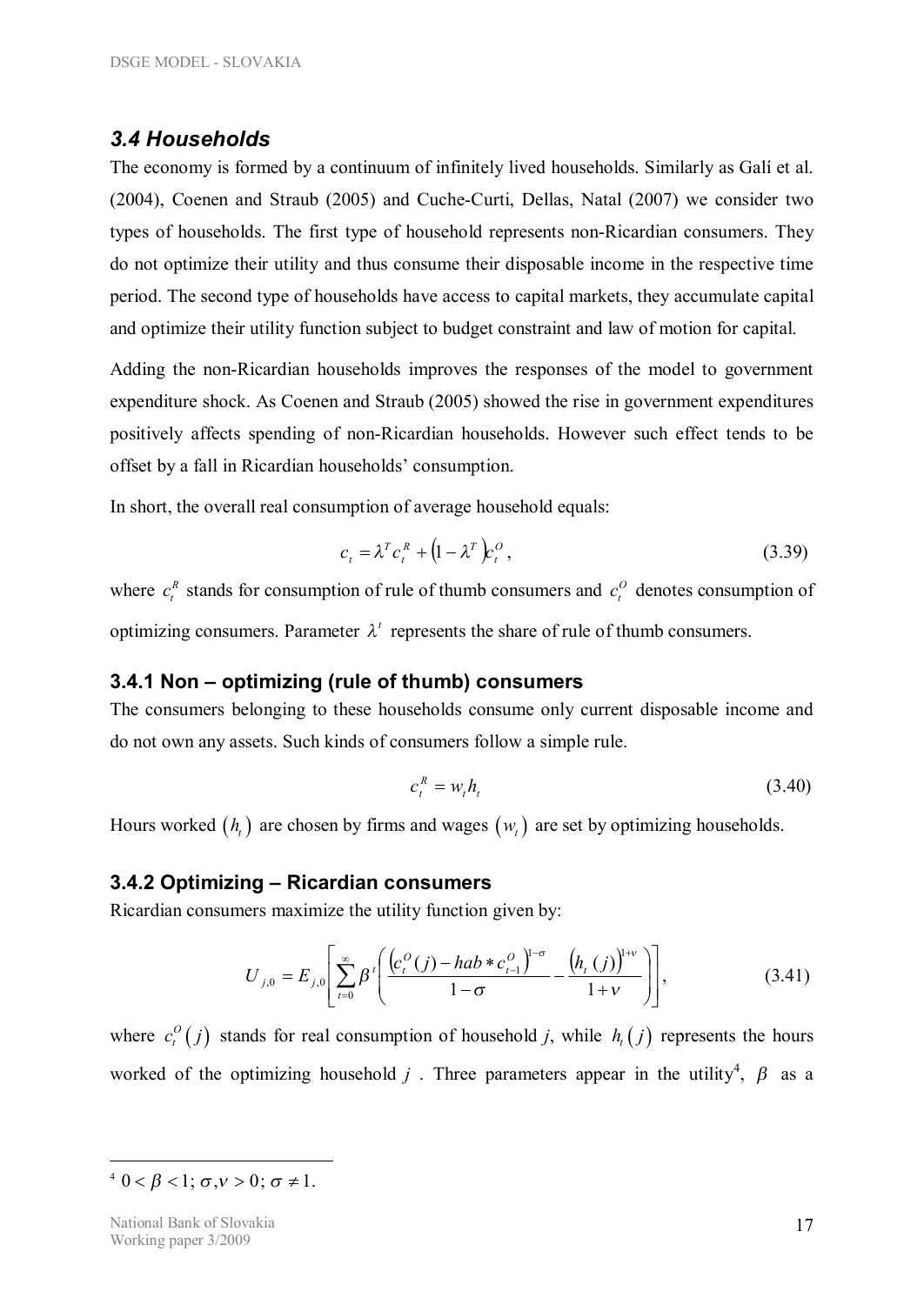subjective rate of discount,  $\sigma$  as an inverse of intertemporal elasicity of consumption and *v* is an inverse of elasticity of labor supply.

In order to replicate the hump-shaped response of consumption  $<sup>5</sup>$  to shocks, habit formation is</sup> embedded into the model by the term  $hab * c_{t-1}^O$  $hab * c_{t-1}^O$ . We assume external habit formation also known as "catching up with Jonses" (Abel 1990), where consumers care about the difference between their actual consumption and lagged aggregate consumption. The parameter *hab*  $(0 \leq hab \leq 1)$  stands for the intensity of habit persistence.

The maximization of the utility function is subject to the following two sequences of constraints.

Let's start with a budget constraint. Each Ricardian household faces to the sequence of flow budget constraint.<sup>6</sup> At the beginning of the period *t* they earn labor income  $(w_i h_i)$ , they have yields from holding domestic and foreign riskless bonds purchased in period *t* and maturing in period *t*. And also the households benefit from renting their capital holdings  $(k_{t-1})$  at the constant rental cost  $(z_i)$  and from ownership of the firms  $\left(\frac{div}{z}\right)$ . The households pay lumpsum taxes  $(t<sub>t</sub>)$ . On the other hand the consumers can buy domestic  $(t<sub>t</sub>)$  and foreign bonds  $f<sub>t</sub>$ and also choose between consumption  $(c_i^O)$  $c_t^{\circ}$  and investment  $(i_t)$  during the period. The variable  $S<sub>t</sub>$  denotes the exchange rate in terms of domestic currency per one unit of foreign currency.

$$
b_{t}(j) + S_{t}f_{t}(j) + c_{t}^{O}(j) + i_{t}(j) - \frac{\varphi_{k}}{2} \left(\frac{k_{t}}{k_{t-1}} - 1\right)^{2} k_{t-1} \leq \frac{\left(1 + i_{t-1}^{d}\right)}{\left(1 + \pi_{t}^{c}\right)} b_{t-1}(j) + \frac{\left(1 + i_{t-1}^{*}\right)}{\left(1 + \pi_{t}^{c}\right)} S_{t}f_{t-1} +
$$
  
+
$$
z_{t}k_{t-1}(j) + w_{t}(j)h_{t}(j) + div_{t}(j) - t_{t}(j)
$$
\n(3.42)

We extended the model by embedding the capital adjustment costs. Their economic interpretation is that households must pay cost for transformation the investment into capital. This gives them an incentive to smooth investment. According to Ireland (2003), we assume adjustment cost given by:

$$
\frac{\phi_k}{2} \left( \frac{k_t}{k_{t-1}} - 1 \right)^2 k_{t-1}, \tag{3.43}
$$

 $<sup>5</sup>$  This kind of response is hard to replicate in the absence of habit persistence (Grohé and Uribe, 2008).</sup>

<sup>&</sup>lt;sup>6</sup> In real per-capita terms.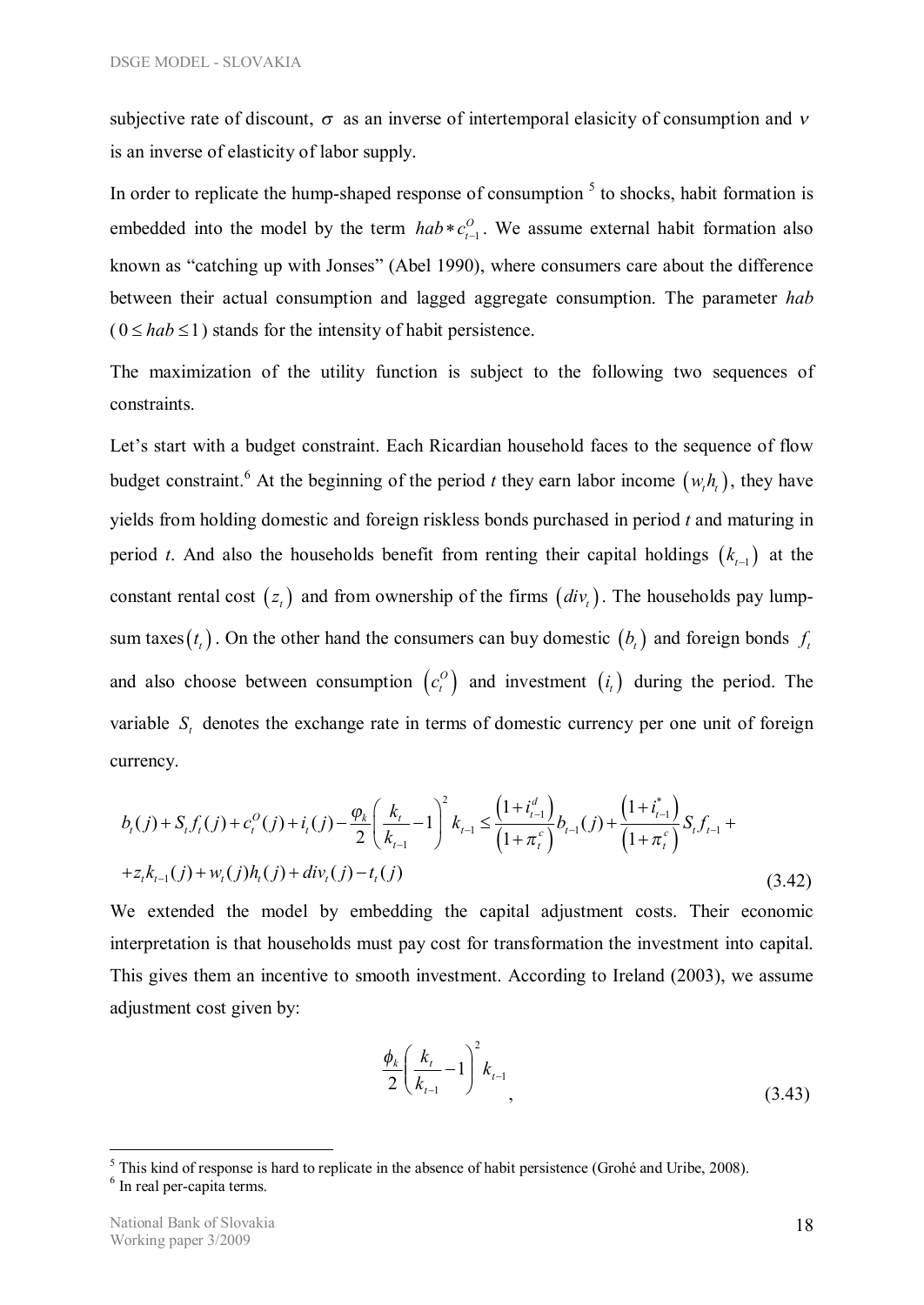where  $\varphi_k^7$  controls for the size of the capital adjustment cost.

And finally, the last constraint is capital accumulation. The stock of the capital grows according to the following law of motion:

$$
k_{t} = (1 - \delta)k_{t-1} + i_{t}
$$
\n(3.44)

Capital at time period *t* is equal to the capital from previous time period *t-1* adjusted by the amortization  $\delta$  plus the amount of investment decided at time *t*.

Further, the decision problem was solved using the methods of dynamic programming. Particularly, the Bellman equation (Heer and Maussner, 2005) and the envelope theorem were used.

Thus we optimize the following Lagrange function for every time period with respect to  $\{c_t, b_t, f_t, i_t, k_t, w_t\}$ . Lagrange multipliers  $\lambda_{1,t}$  and  $\lambda_{2,t}$  are connected with budget constraint and capital accumulation equation.

$$
L_{t} = Max \left\{ \frac{\left(c_{t}^{O}(j) - hab * c_{t-1}^{O}\right)^{1-\sigma}}{1-\sigma} - \frac{h_{t}(j)^{1+\nu}}{1+\nu} \right\} +
$$
  
+  $\lambda_{1,t} \left\{ \frac{\left(1 + i_{t-1}^{d}\right)}{\left(1 + \pi_{t}^{c}\right)} b_{t-1}(j) + \frac{\left(1 + i_{t-1}^{*}\right)}{\left(1 + \pi_{t}^{c}\right)} S_{t} f_{t-1}(j) + z_{t} k_{t-1}(j) + w_{t}(j) h_{t}(j) + div_{t}(j) - t_{t}(j) -$   
-  $b_{t}(j) + S_{t} f_{t}(j) + c_{t}^{O}(j) + i_{t}(j) - \frac{\phi_{k}}{2} \left(\frac{k_{t}(j)}{k_{t-1}(j)} - 1\right)^{2} k_{t-1}(j) \right\} +$   
+  $\lambda_{2,t} \left\{ (1-\delta) k_{t-1}(j) + i_{t}(j) - k_{t}(j) \right\}$  (3.45)

The value function  $V(k_{t-1}, b_{t-1}, f_{t-1})$  solves the Bellman equation given by:

$$
V(k_{t-1}, b_{t-1}, f_{t-1}) = Max \left\{ \frac{\left(c_t^O(j) - hab * c_{t-1}^O\right)^{1-\sigma}}{1-\sigma} - \frac{h_t(j)^{1+\nu}}{1+\nu} + \right. \\ \left. + \lambda_{1,t} \left( \frac{\left(1 + i_{t-1}^d\right)}{\left(1 + \pi_t^c\right)} b_{t-1}(j) + \frac{\left(1 + i_{t-1}^*\right)}{\left(1 + \pi_t^c\right)} S_t f_{t-1}(j) + z_t k_{t-1}(j) + w_t(j) h_t(j) + div_t(j) - t_t(j) - \right. \\ \left. - b_t(j) + S_t f_t(j) + c_t^O(j) + i_t(j) - \frac{\phi_k}{2} \left( \frac{k_t(j)}{k_{t-1}(j)} - 1 \right)^2 k_{t-1}(j) \right) + \\ \left. + \lambda_{2,t} \left\{ (1-\delta) k_{t-1}(j) + i_t(j) - k_t(j) \right\} + \beta V(k_t, b_t, f_t) \right\} \right\}
$$
\n(3.46)

<sup>7</sup>  $\phi_k \ge 0$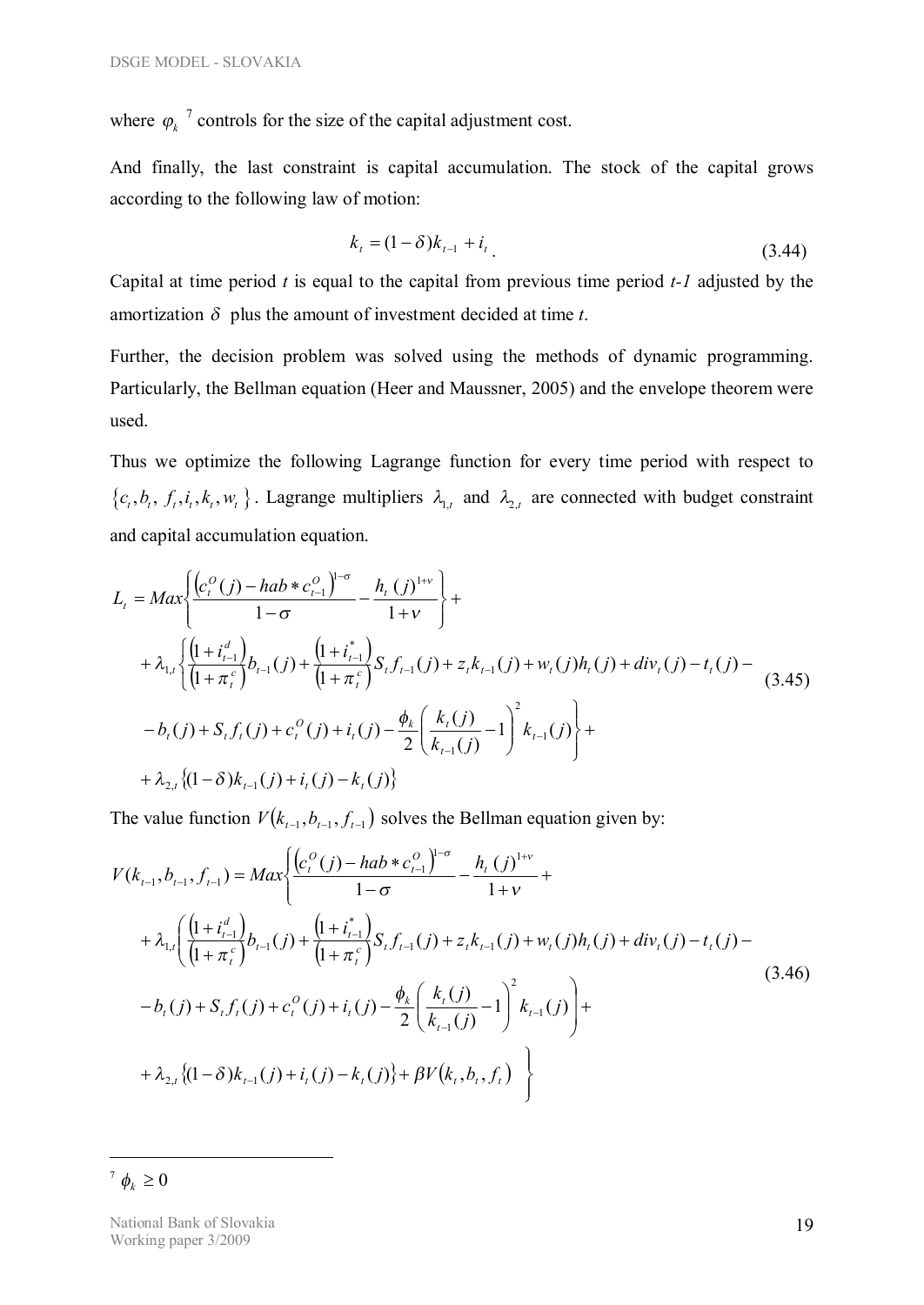Consequently, the first order conditions associated with the Bellman equation were derived and the envelope theorem was used to eliminate the derivatives of the value function.

1. The first order conditions for consumption equals the Lagrange multiplier  $\lambda_{1,t}$  to marginal utility of consumption:

$$
\lambda_{1,t} = \left( c_t^0(j) - hab \ast c_{t-1}^0 \right)^{-\sigma} \tag{3.47}
$$

2. Optimal condition (FOC) for capital is as follows:

$$
\lambda_{2,t} = \beta E_t \left[ \frac{\phi_k}{2} \lambda_{1,t+1} \left( \frac{k_{t+1}^2}{k_t^2} - 1 \right) + \lambda_{1,t+1} z_{t+1} + \lambda_{2,t+1} (1 - \delta) \right] - \phi_k \lambda_{1,t} \left( \frac{k_t}{k_{t-1}} - 1 \right)
$$
(3.48)

3. FOC for investment states that both Lagrange multipliers are equal to each other.

$$
\lambda_{1,t} = \lambda_{2,t} \tag{3.49}
$$

4. Optimization with respect to domestic bond holdings leads to the following optimal condition.

$$
\lambda_{1,t} = \beta \left( 1 + i_t^d \right) E_t \left[ \frac{\lambda_{1,t+1}}{1 + \pi_{t+1}^c} \right] \tag{3.50}
$$

5. Similarly to the previous equation (3.50), optimization with respect to holdings of foreign bonds gives next condition:

$$
\lambda_{1,t} S_t = \beta \left( 1 + i_t^f \right) E_t \left[ \lambda_{1,t+1} \frac{S_{t+1}}{1 + \pi_{t+1}^c} \right] \tag{3.51}
$$

#### 6. FOC for wages

In the spirit of Calvo (1983) we assume sticky wages. The wage setting mechanism is very similar to price setting introduced earlier. In every quarter, the household *j* is able to reset wage *w(j)* with probability  $(1-\tau_w)$  and in doing so, the household maximize the utility function. The household which is not able to set optimal wage simply adjust their wage in line with the inflation. Real wages are indexed according to both steady state and past inflation (Cuche-Curti, Dellas and Natal, 2007) in the following way:

$$
w_{t+l,t}(j) = \left(1 + \pi^{c}\right)^{l(1-\gamma_{w})} \left(\frac{P_{t+l-1}}{P_{t-1}}\right)^{\gamma_{w}} \frac{P_{t}}{P_{t+l}} w_{t,t}(j)
$$
(3.52)

Those households, which are able to set optimal prices maximize the utility function with respect to  $w_t(j)$ . The first order condition implies the following optimal wage: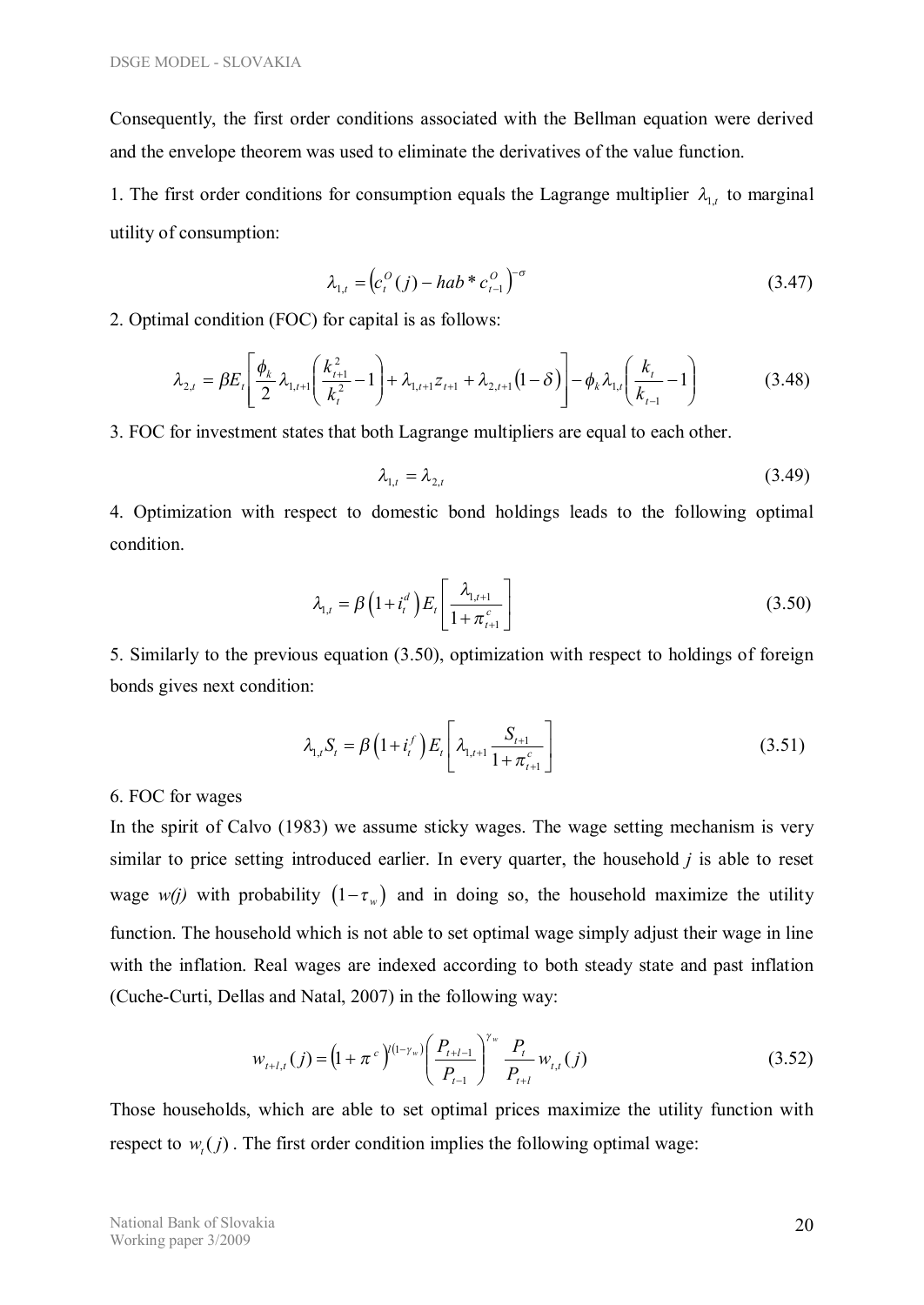$$
\sum_{l=0}^{\infty} \sum_{l=0}^{\infty} (\beta \tau_{w})^{l} E_{t} \left[ U_{t+l,t}^{h}(j) \left( \frac{\left(1 + \pi^{c}\right)^{l(1-\gamma_{w})} P_{t} P_{t+l-1}^{\gamma_{w}}}{w_{t+l} P_{t+l-1} P_{t-l}} \right)^{\frac{1}{\beta-1}} h_{t+l} \right] \times \sum_{l=0}^{\infty} (\beta \tau_{w})^{l} E_{t} \left[ \mathcal{G} U_{t+l,t}^{c}(j) \left(1 + \pi^{c}\right)^{l(1-\gamma_{w})} \frac{P_{t}}{P_{t+l}} \left( \frac{P_{t+l-1}}{P_{t-l}} \right)^{\gamma_{w}} \left( \frac{\left(1 + \pi^{c}\right)^{l(1-\gamma_{w})} P_{t} P_{t+l-1}^{\gamma_{w}}}{w_{t+l} P_{t+l} P_{t-l}} \right)^{\frac{1}{\beta-1}} h_{t+l} \right] \right]
$$
\n(3.53)

Using the expression (3.24) the aggregate wage can be written.

$$
w^{\frac{9}{9-1}} = (1 - \tau_w) w_t(j)^{\frac{9}{9-1}} + \tau_w \left( (1 + \pi^c)^{1-\gamma_w} \frac{P_t}{P_{t-1}} \left( \frac{P_{t-1}}{P_{t-2}} \right)^{\gamma_w} w_{t-1} \right)^{\frac{9}{9-1}}
$$
(3.54)

Then combining (3.53) and (3.54) and rewriting in terms of deviations from the steady state the New Keynesian Phillips curve for wages can be obtained. After simplification of the expression we get:

$$
\hat{w}_{t} = \frac{\beta}{1+\beta} E_{t} \left[ \hat{w}_{t+1} \right] + \frac{1}{1+\beta} \hat{w}_{t-1} + \frac{\beta}{1+\beta} \left( E_{t} \left[ \hat{\pi}_{t+1}^{c} \right] - \gamma_{w} \hat{\pi}_{t}^{c} \right) - \frac{1}{1+\beta} \left( \hat{\pi}_{t}^{c} - \gamma_{w} \hat{\pi}_{t-1}^{c} \right) + \frac{\left( 1 - \tau_{w} \beta \right) \left( 1 - \tau_{w} \right)}{\tau_{w} \left( 1 + \beta \right) \left( 1 + v \frac{1}{1-\beta} \right)} \left( v \hat{h}_{t} + \frac{\sigma}{1 - hab} \left( \hat{c}_{t}^{o} - hab \hat{\pi}_{t-1}^{o} \right) - \hat{w}_{t} \right)
$$
\n(3.55)

Current wage is a function of lagged and expected wage, lagged, current and expected domestic inflation, lagged and current consumption of optimizing households and hours worked.

#### *3.5 Monetary policy*

The aim of the central bank is to stabilize inflation, output of the economy and the exchange rate. Monetary policy follows modified Taylor rule.

The central bank adjusts the nominal interest rates according to deviations of the domestic inflation, output and exchange rate from their steady state levels. Lagged interest rate serves for interest rate smoothing. Parameter  $\rho$  stands for the degree of persistence in the interest rates. Monetary policy shock is represented by *m<sup>t</sup>* .

$$
\hat{i}_t^d = \rho \hat{i}_{t-1}^d + (1 - \rho) \Big( \phi_\pi \hat{\pi}_t^c + \phi_x \hat{x}_t + \phi_{\text{der}} d\hat{e} r_t \Big) + m_t
$$
\n(3.56)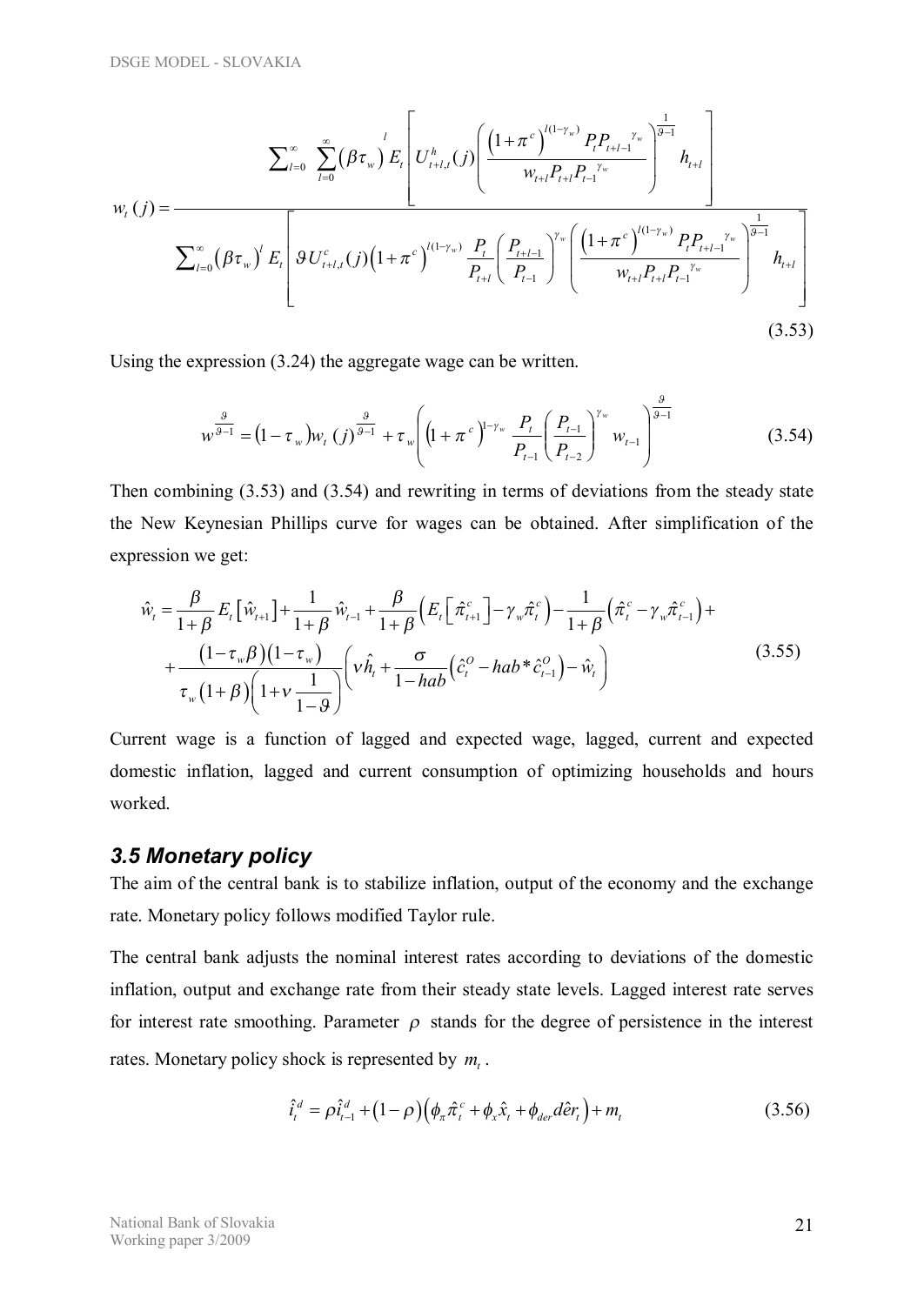#### *3.6 Constraints*

The following two equations close the model.

First, the model assumes that financial capital is not perfectly mobile. Thus the interest rate at which the households can borrow or lend foreign currency  $(i_t^f)$  equals to the interest rate in the foreign economy  $(i_t^*)$  adjusted by a decreasing function of the net foreign asset position (Kollmann, 2002). High indebtness of the domestic agents results in higher interest rates on additional loans.

$$
\left(1+i_t^f\right) = \left(1+i_t^*\right) - \frac{\alpha}{\chi}\left(1+\pi^*\right)\left(\frac{S_tf_t}{rer_t}\right) \tag{3.57}
$$

Parameter  $\alpha$  is degree of capital mobility. The lower  $\alpha$  the higher the capital mobility is.  $\chi$ stands for steady state export in terms of foreign output.

Second, balance of payment equilibrium, which states that sum of current account and capital account equals to zero. Such equilibrium can be rewritten as follows:

$$
0 = \frac{\Delta_t}{1 + \pi_t^c} x_t^f p_t^* p_t^{f^*} - \frac{\Delta_t}{1 + \pi_t^c} x_t^m p_t^* - \frac{\Delta_t}{1 + \pi_t^c} p_t^e e_t - \left( S_t f_t - \frac{\Delta_t}{1 + \pi_t^c} \left( 1 + i_{t-1}^f \right) S_t f_{t-1} \right) \tag{3.58}
$$

#### *3.7 Exogenous variables*

The model features 7 exogenous variables. Majority of them describe economic development in the foreign/external economy. Particularly, foreign interest rate, inflation, output and crude oil price are given. The rest of the variables assumed as exogenous belong to domestic sector. Here, the productivity and monetary shocks are embedded. And finally, government expenditure is also assumed to be exogenous. Deviations from the steady state of exogenous variables follow stationary autoregressive process. The following equations - from (3.59) to (3.65) – describe the behavior of the exogenous variables. The variables  $(e^{i^*}, e\pi^*, e^{i^*}, ea, em, ep, eg)$  stand for the shocks

$$
\hat{i}_t^* = \rho_1^i \hat{i}_{t-1}^* + ei^* \tag{3.59}
$$

$$
\hat{\pi}_t^* = \rho_1^{\pi} \hat{\pi}_{t-1}^* + e\pi^* \tag{3.60}
$$

$$
\hat{y}_t^* = \rho_1^{\nu} \hat{y}_{t-1}^* + e y^* \tag{3.61}
$$

$$
\hat{a}_t = \rho_1^a \hat{a}_{t-1} + ea \tag{3.62}
$$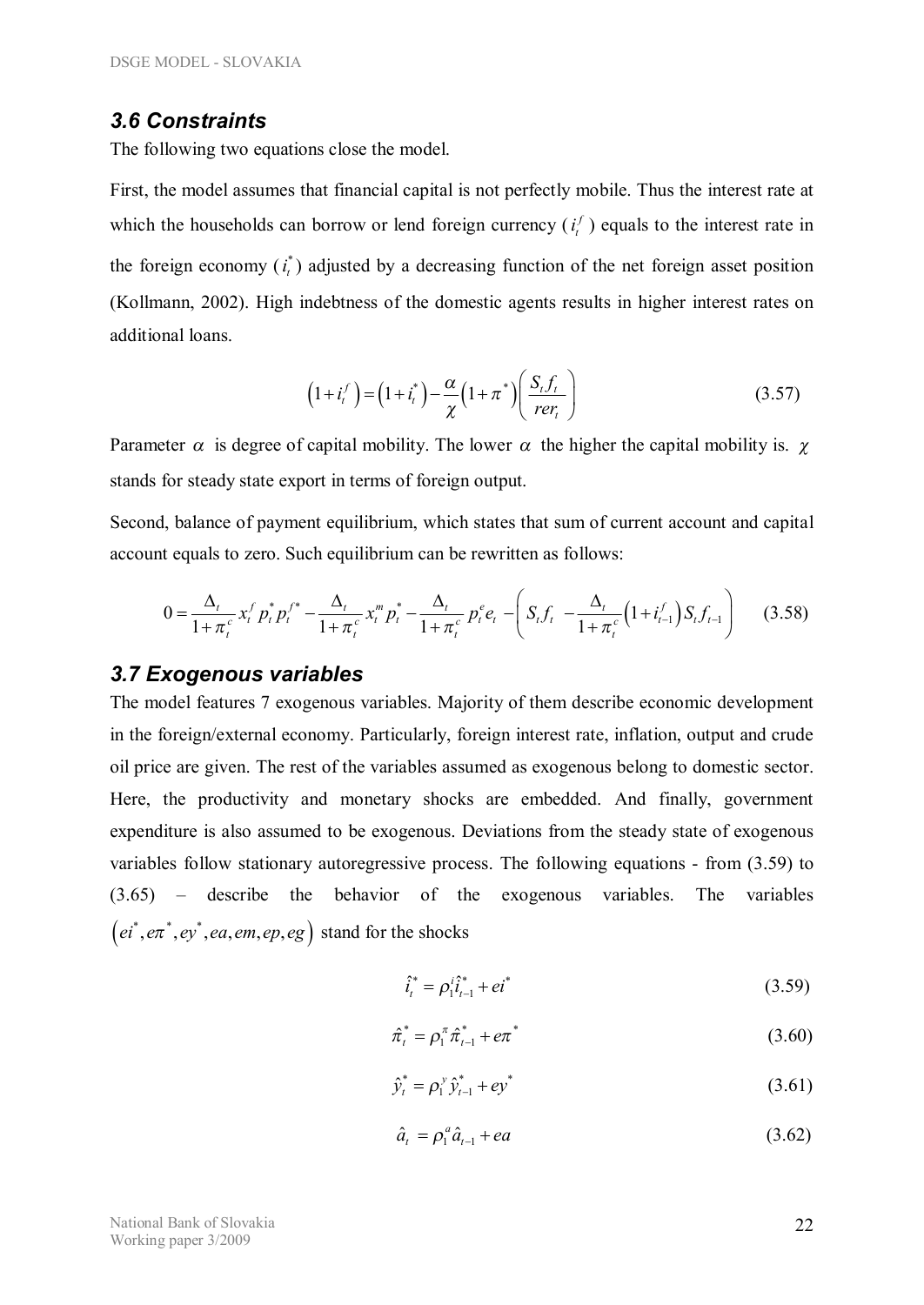$$
\hat{m}_t = em \tag{3.63}
$$

$$
\hat{p}_t^e = \rho_1^p \, \hat{p}_{t-1}^e + ep \tag{3.64}
$$

$$
\hat{g}_t = \rho_1^g \hat{g}_{t-1} + eg \tag{3.65}
$$

### **4 Calibration of the parameters**

The whole set of the parameters of the presented model can be divided into four groups according to the technique of calibration. The final list of the parameters and their values can be found in the appendix 1.

First part consists of those parameters which we took as given. Some of them are borrowed from the literature. For instance, the time discount  $(\beta)$  is set to 0.99 (Hansen, 1985), depreciation rate 0.015 (Beneš, et. al., 2005). According to Chang and Kim (2005) typical value of Frisch elasticity is less than 0.5. We assume that Frisch elasticity equals to 0.4 thus *<sup>n</sup>* equals to 2.5. Parameters determining the behavior of the central bank were set according Taylor's suggestion. Persistence parameter is set to 0.8. The parameter determining the response of the central bank to deviations of inflation ( $\phi_{\pi}$ ) is 1.5. Since we deal with quarterly model  $\phi$ <sub>x</sub> equals to 0.5/4 as suggested by Galí (2008). Similarly the parameter determining reaction to fluctuations in exchange rate is set to  $0.125$ .<sup>8</sup>

On the other hand some of the parameters were set as an expert judgment based mainly on the actual Slovak data. To the second group belongs for instance share of rule of thumb consumers (0.5). According to the statistical survey conducted in Slovakia, one half of the households do not save money and they spend all what they earned. We assume that wages are optimized once a year and prices are optimized more frequently. The average duration of the price contract is 3.3 quarters.

Third part is formed by the estimated parameters. In order to replicate the behavior of the exogenous variables we estimated the AR(1) processes. Thus we can obtain the coefficients of equations describing the exogenous variables and also the majority of the standard deviations of the shocks. Here the OLS estimation method is employed.

<sup>8</sup> Since the estimated parameters of the Taylor rule were insignificant due to short time period, we prefer standard parameters for Taylor rule borrowed from the literature.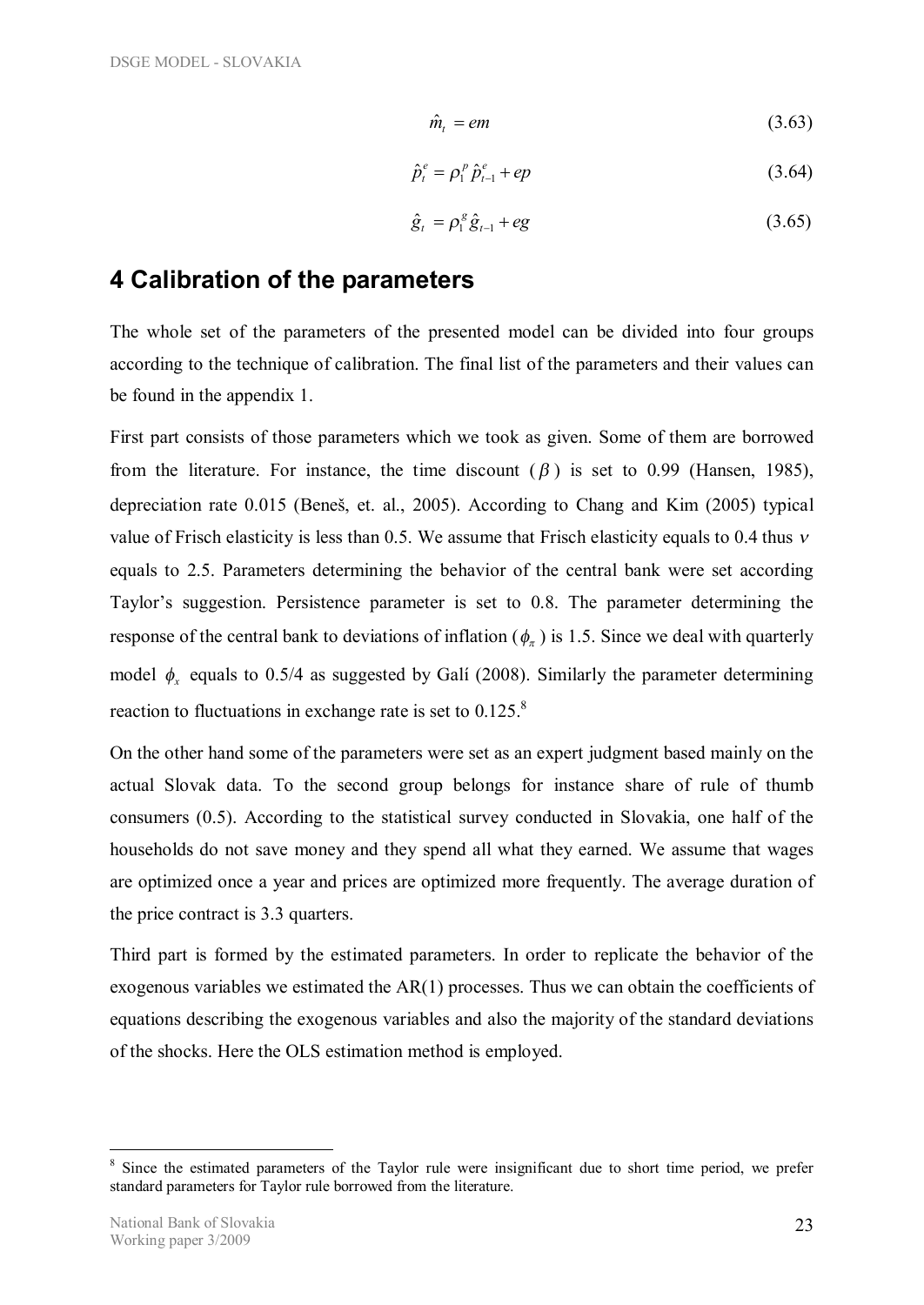Finally, four selected parameters were calibrated according to standard deviations of the selected variables. Here we deal with habit formation parameter  $hab$ , two elasticities ( $\rho_c$  and  $\rho_f$ ) and the size of capital adjustment cost ( $\varphi_k$ ). Our aim was to match standard deviations of the simulated and empirical time series and the emphasis was put also on the shape of impulse-response functions. Standard deviations and relative standard deviations are presented in Table 1 and 2, where we compare empirical time series with the time series obtained using the model.

In October 1998 National Bank of Slovakia changed exchange rate regime and adopted exchange rate floating. On the other hand, in 2008, final steps regarding the eurozone entry was done and the conversion rate of Slovak koruna was set. Therefore, we use empirical data that covers stable time period 1999-2007. For the comparison we used Quarterly HP filtered time series.

| <b>Table 1 Standard deviation</b> |           |       | <b>Table 2 Standard deviation relative to GDP</b> |           |       |  |
|-----------------------------------|-----------|-------|---------------------------------------------------|-----------|-------|--|
|                                   | empirical | model |                                                   | empirical | model |  |
| output                            | 0.015     | 0.011 | output                                            |           |       |  |
| consumption                       | 0.016     | 0.010 | consumption                                       | 1.06      | 0.91  |  |
| export                            | 0.041     | 0.012 | export                                            | 2.77      | 1.14  |  |
| import                            | 0.037     | 0.032 | import                                            | 2.54      | 2.95  |  |
| investment                        | 0.083     | 0.086 | investment                                        | 5.64      | 7.92  |  |
| domestic interest rate            | 0.014     | 0.004 | domestic interest rate                            | 0.93      | 0.35  |  |
| ex. rate changes                  | 0.020     | 0.019 | ex. rate changes                                  | 1.35      | 1.74  |  |
| inflation                         | 0.013     | 0.004 | inflation                                         | 0.90      | 0.40  |  |

Source: Author's calculation Source: Author's calculation

# **5 IR functions**

This section presents impulse response functions of the selected variables. We focus on four types of shocks, such as loosening of the monetary policy, expansionary fiscal policy, positive productivity shock and the oil price shock. All shocks which hit the economy are temporary. Presented figures show percentage deviations of the variables from their steady state level.

### *5.1 Monetary policy shock*

In figure 4 we see response of the economy to expansionary monetary policy namely to unexpected reduction of short term interest rate. Consumption, investment and output all expand. There are two channels through which this is happening.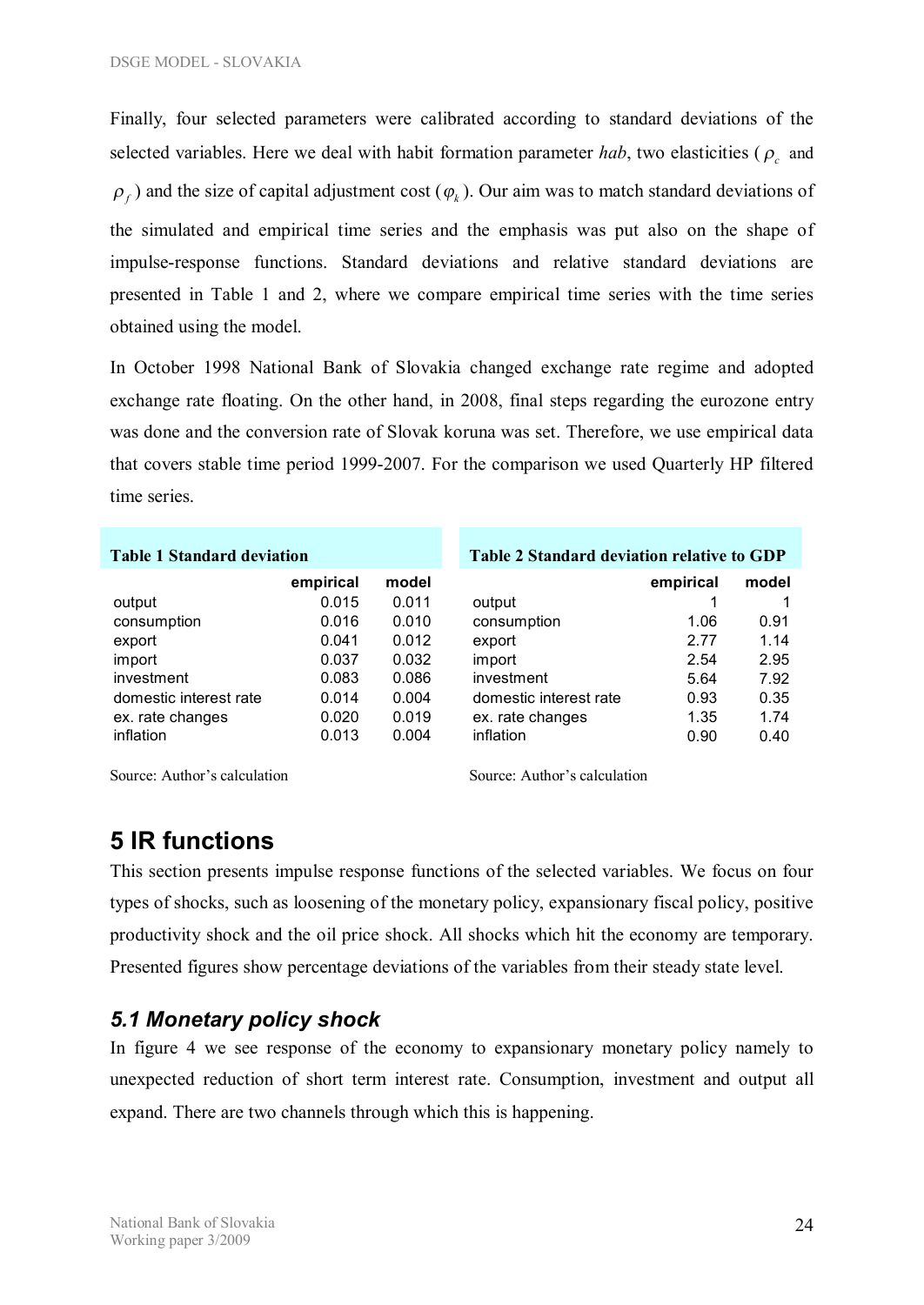Exchange rate channel – lower interest rate through UIP causes depreciation of nominal exchange rate, and due to price rigidity this leads to depreciation of real exchange rate. Import becomes more expansive relative to domestically produced goods which encourages export and discourages imports hence net export increases.

Interest rate channel – lower interest rate boosts investment and consumption thus output. As a consequence of higher economic activity hours worked, thus employment expands.

Higher output caused by higher demand leads to marginal cost increase and this together with depreciated currency push inflation up.



Source: authors' calculation

#### *5.2 Expansionary fiscal shock*

Figure 5 shows the impact of expansionary fiscal shock. Higher government expenditure boosts output but the impact is quite small. A 1 percent increase in public expenditures leads to 0.1% increase in output. Consumption of rule of thumb consumers increases, while consumption of optimizing consumers decreases as their disposable income goes down. They have to pay higher taxes to balance government budget (RoT consumers do not pay any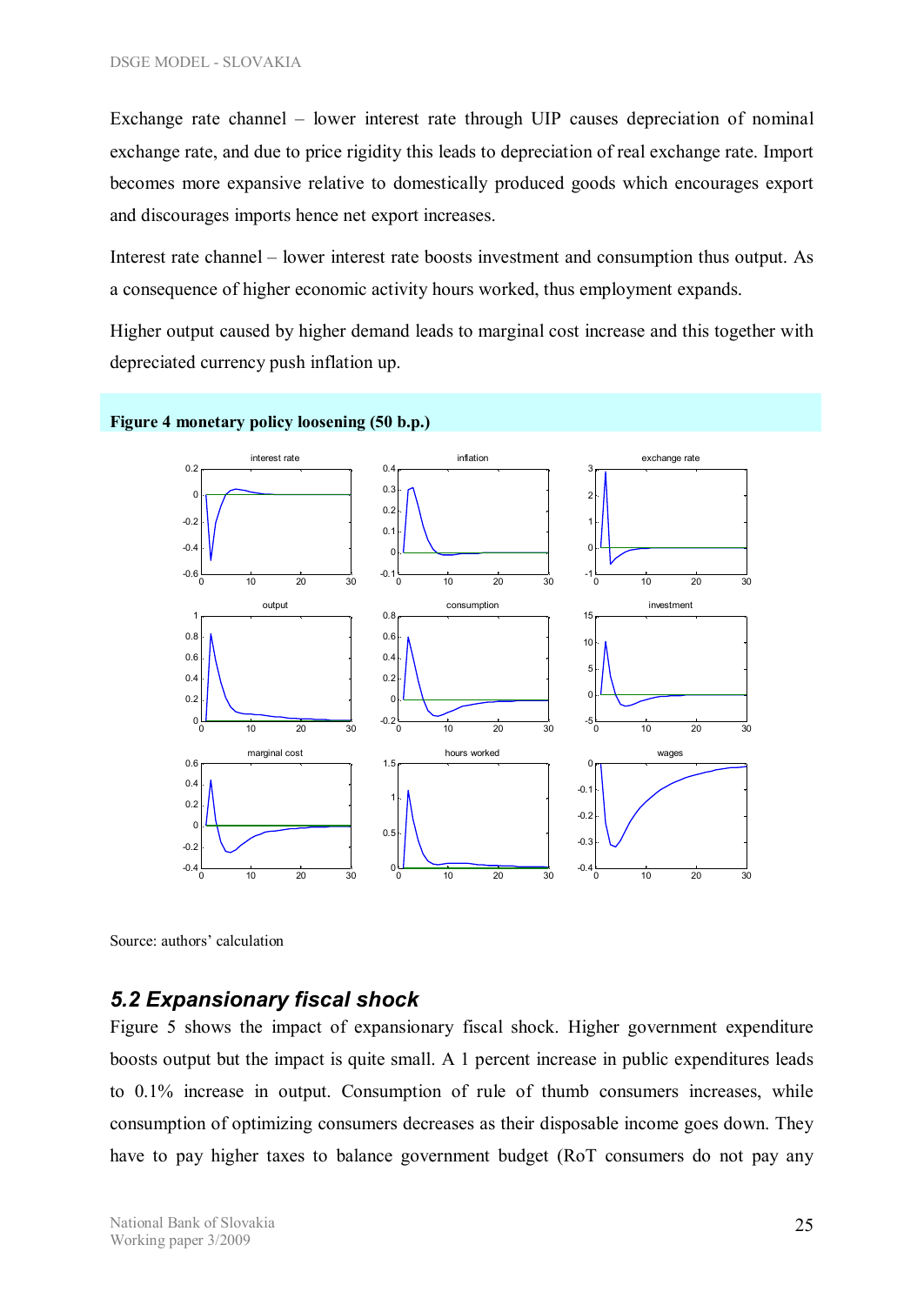taxes). Overall consumption expands while investment is crowded out by government expenditures. Expansionary fiscal policies lead to higher employment (hours worked).

As in the case of monetary loosening, higher output caused by higher demand leads to marginal cost increase and this together with depreciated currency lifts inflation.



Source: authors' calculation

#### *5.3 Productivity shock*

Figure 6 shows the impact of a positive supply shocks, namely the unexpected rise of productivity. Output and investment both rise. Despite the fact that wages and the price of capital both increase, marginal cost goes down as higher productivity outweighs those increases. Lower marginal cost leads to lower inflation.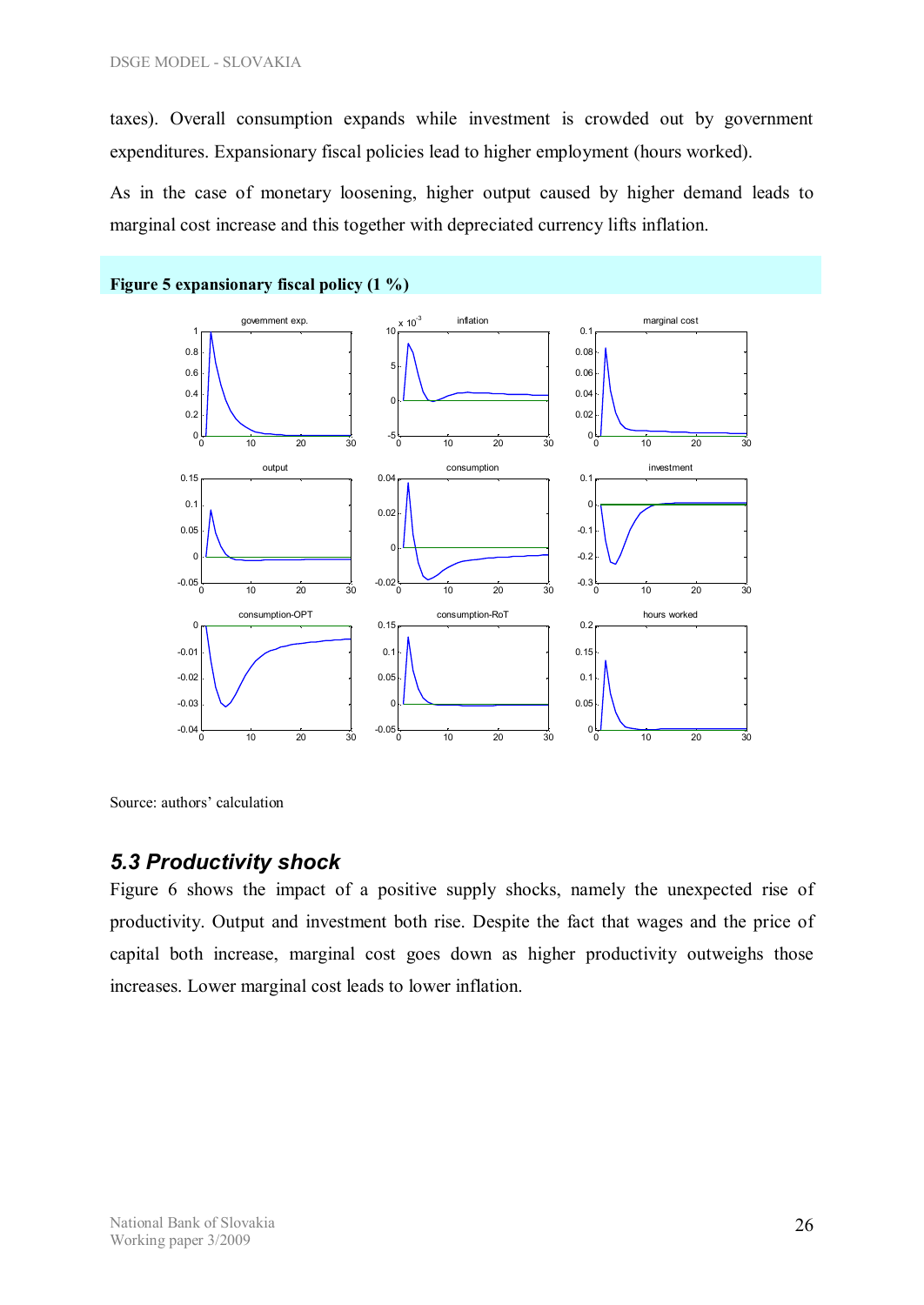

#### **Figure 6 increase in productivity (1 %)**

Source: authors' calculation

### *5.4 Oil price shock*

In figure 7 there is an impact of negative supply shock – an increase of price of oil. The response of the economy is almost a mirror image of the situation caused by positive supply shock. Output, consumption and investment go down. This leads to lower cost of capital and lower wages. However decrease of these two components of marginal cost is surpassed by the increase of oil price and marginal cost actually rises. Higher marginal cost drives inflation up.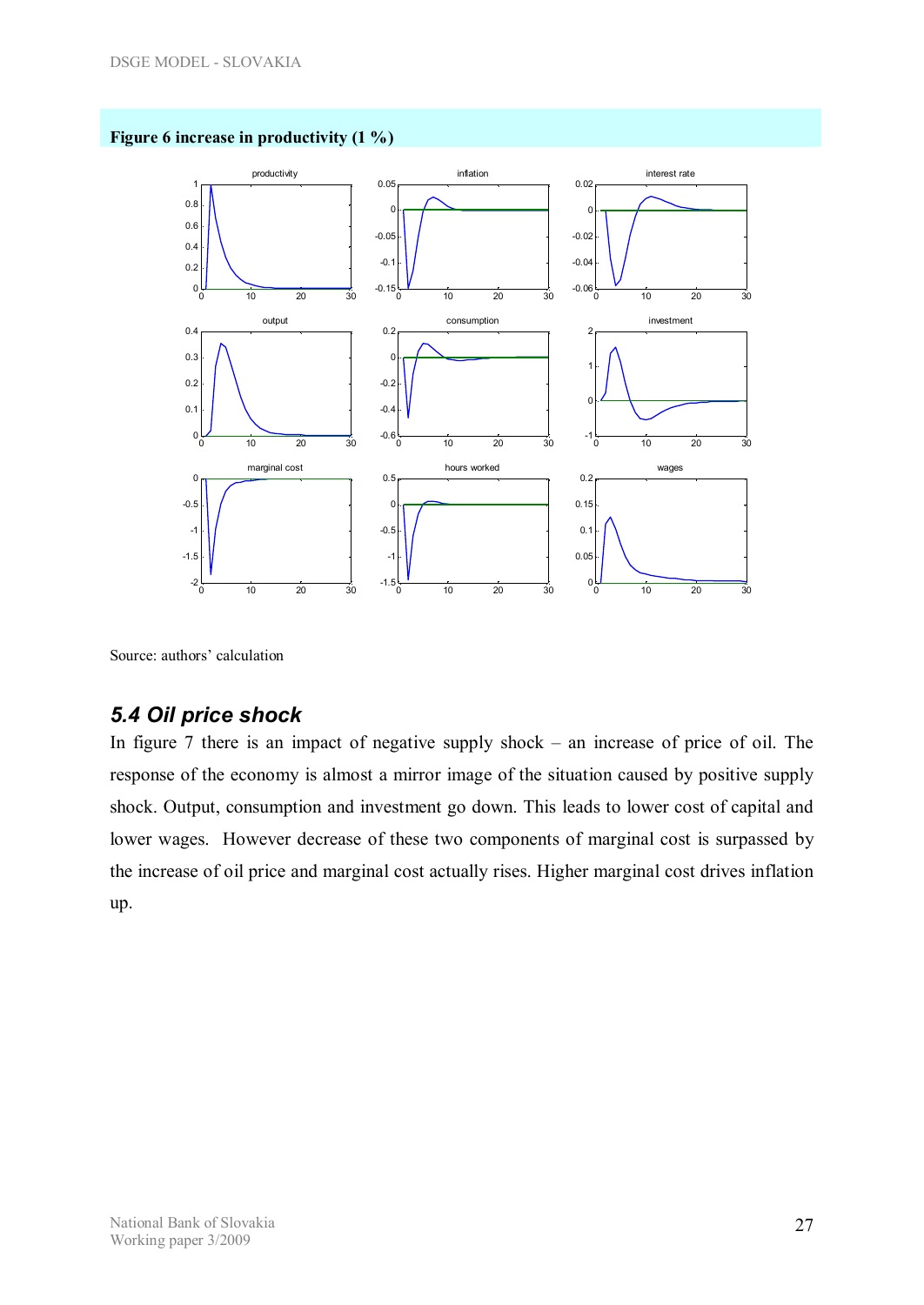



Source: authors' calculation

### **6 Simulations of the selected variables**

As a third method to evaluate the fit of the model we choose a comparison of the observed time series with the model ex post forecasts. In the next three figures the observed (HP filtered time series) and simulated variables (dynamic forecast of the model with known exogenous variables<sup>9</sup>) are presented. It is worth noting that such an evaluation is difficult due to several structural changes in the Slovak economy in the last two decades.

In general, the fit of the presented baseline model is satisfying but further work is needed to improve the forecasting power of the DSGE model for Slovakia. First figure shows the development of the CPI inflation. Two outliers in the observed data accompanied with changes in the tax system  $(1<sup>st</sup>$  quarter 2003 and 2004) can be identified here. Next figure presents the evolution of the interest rates. These two time series are comparable only after the year 2000 because Slovak interest rates recorded exceptional behavior (the interest rates were higher than 15 % p.a.) before that year. The last figure compares observed and simulated gross domestic product.

 $\overline{a}$ <sup>9</sup> Productiviti is proxied by Solow residual from production function.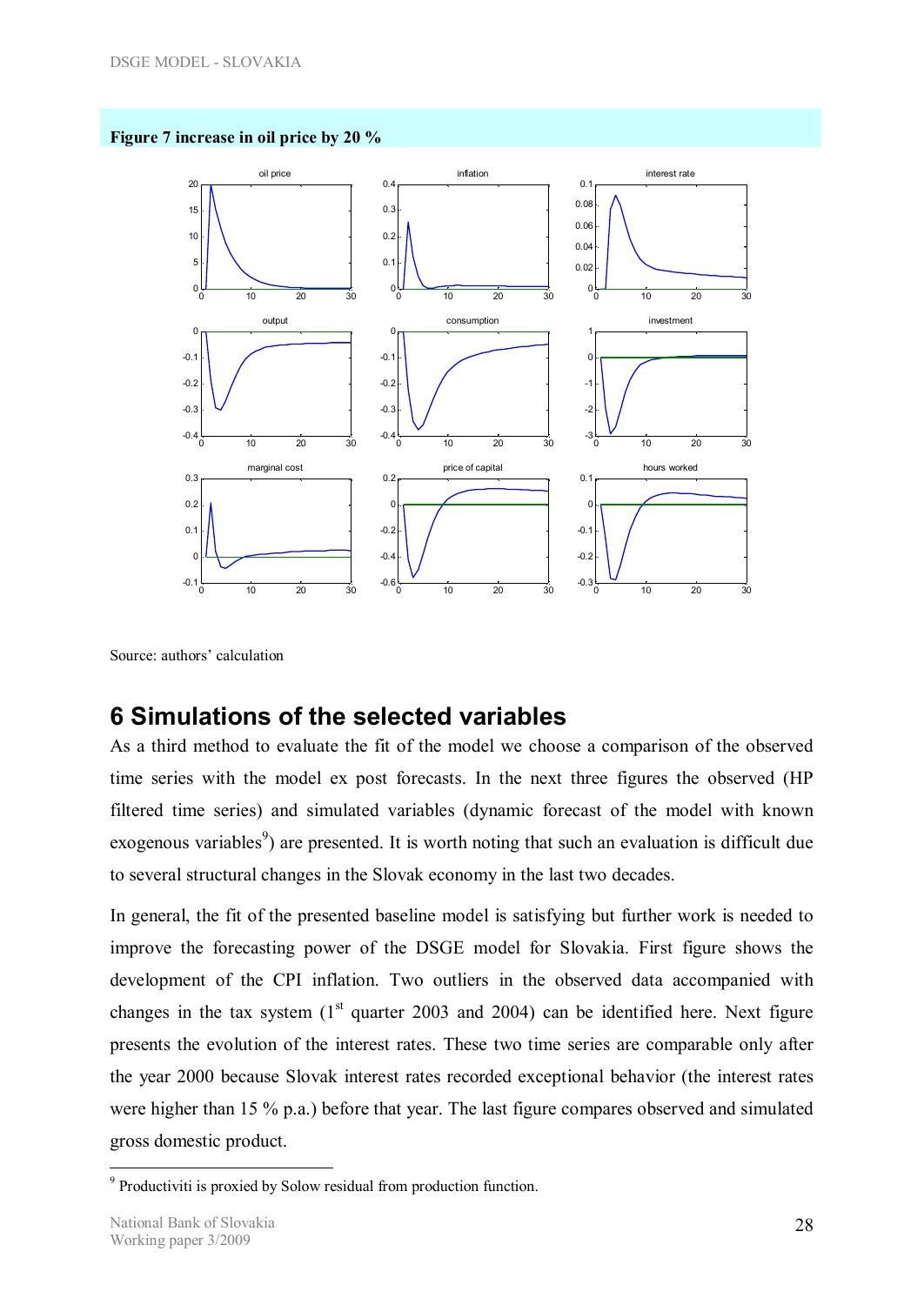

#### **Figure 8 comparison of simulated and observed variables CPI inflation Domestic interest rate**



#### **Gross domestic product**





Source: authors' calculation

### **7 Conclusion**

We have constructed a medium-size DSGE model of small open economy that contains all important macroeconomic variables. It incorporates both nominal frictions (price and wage stickiness) and real frictions (capital adjustment cost and habit formation) which improve dynamic behavior of model variables. Parameters of the model have been calibrated using combination of several techniques. One group of parameters has been borrowed from existing literature while others have been set according to actual Slovak data either as an expert judgment or as values matching certain observable statistics. Parameters of exogenous processes have been estimated.

Appropriateness of the model has been judged by three different ways, comparing statistical characteristics (second moments) of simulated data with empirical ones, replicating historical data and finally analyzing impulse response functions.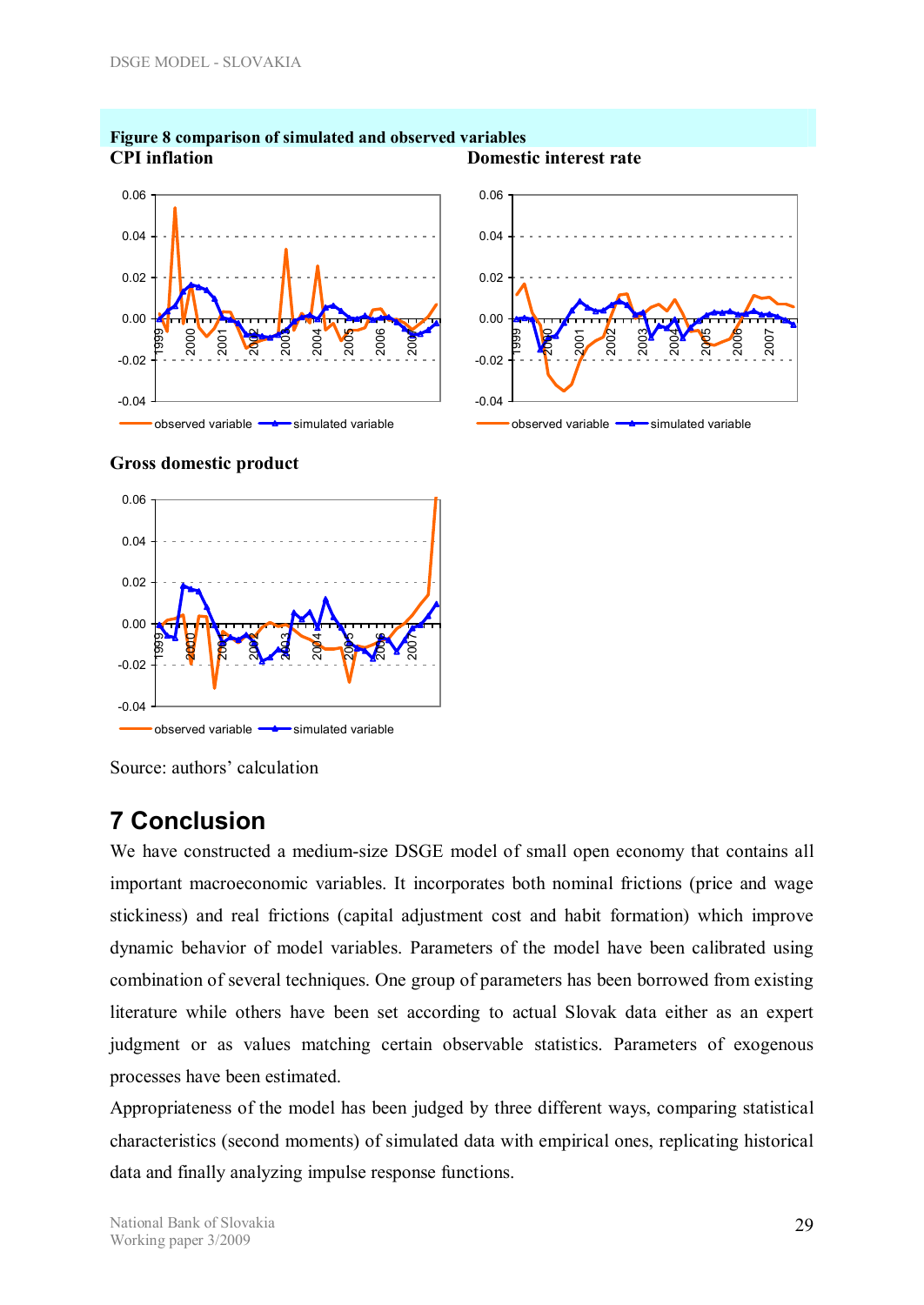Responses of macroeconomics variables to exogenous shocks in most cases coincided with what one would expect real variables would respond, especially qualitatively. The magnitude of these responses of some variables, of real exchange rate in particular, is too large. Hence the economy overreacts to the monetary shock. The authors want to improve these shortcomings by including more adjustments or modifying the existing ones. Further research will involve a modification of UIP, investment adjustment cost and variable capital utilization.

Concerning setting up parameter values, authors would like to select a group of parameters that would be estimated using Bayesian estimation techniques.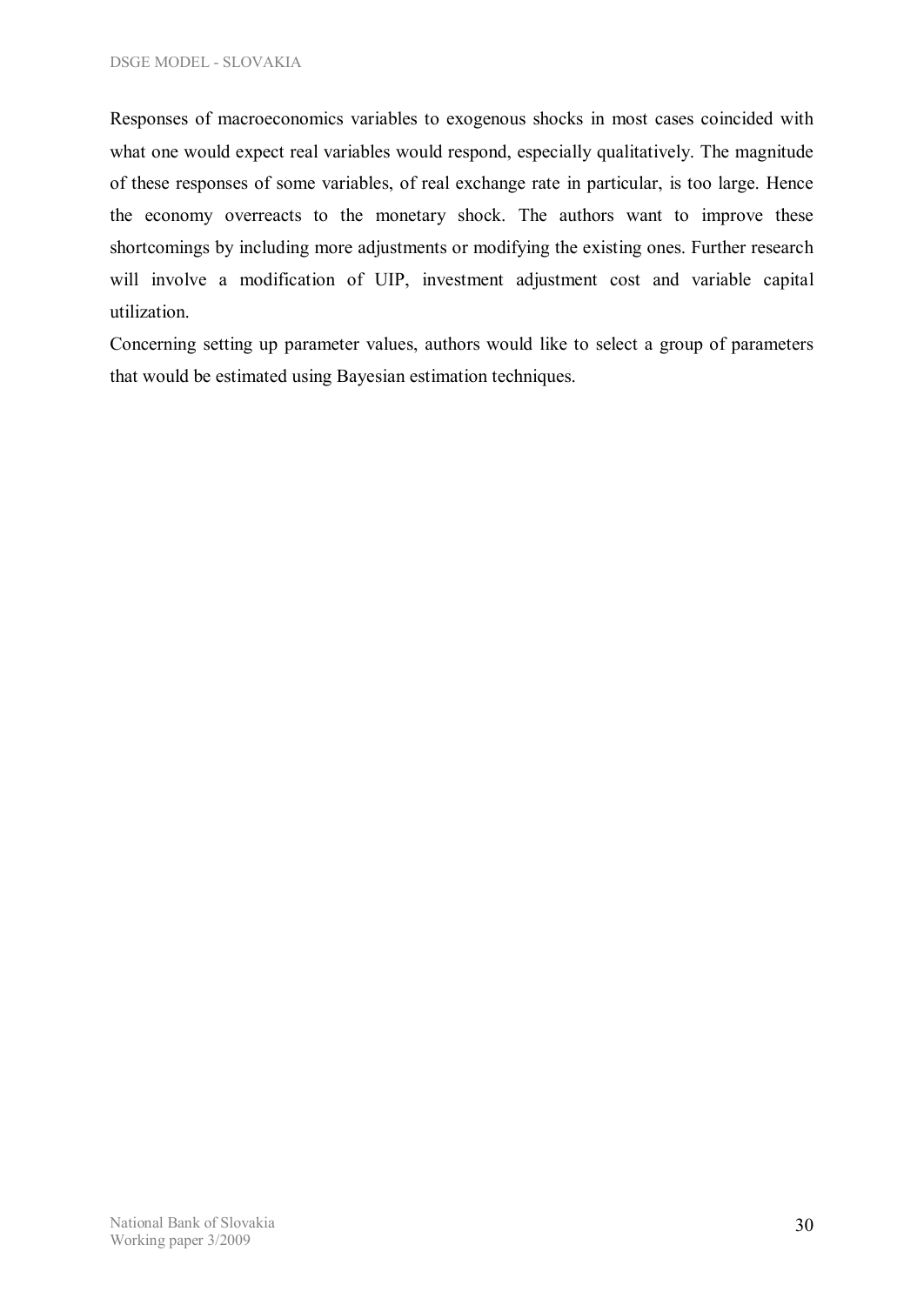# **8 References**

**Abel, A. B. (1990).** Asset prices under habit formation and catching up with the Joneses. The American Economic Review, Vol. 80, No. 2, pp. 38-42.

**Adolfson, M., Laséen, S., Lindé, J. and Villani M. (2007).** Bayesian estimation of an open economy DSGE model with incomplete pass through. Journal of International Economics. Vol 72, issue 2. pp. 481 - 511.

**Backus, D., Kehoe, P. and Kydland, F. (1995):** International Business Cycles: Theory and evidence, Frontiers of Business Cycle Research, Princeton University Press, 331-356.

**Bergin, P. and Feenstra, R. (1999):** Pricing to market, staggered contracts and real exchange rate persistence, NBER working paper 7026.

**Calvo, G. (1983).** Staggered Prices in a Utility Maximization Framework. Journal of monetary Economics. No. 12. pp. 383-398.

**Chang, Y. and Kim, S-B. (2005):** On the Aggregate Labor Supply. Federal Reserve Bank of Richmond Economic Quarterly, Volume 91/1.

**Coenen, G. and Straub, R. (2005).** Does Government Spending Crowd in Private Consumption? Theory and Empirical Evidence for the Euro Area. ECB Working Paper No. 513, European Central Bank.

**Erceg, C., Henderson, D. and Levive, A. (1999):** Optimal monetary policy with staggered wage and price contracts, Board of Governors of the Federal Reserve System, International Finance Discussion Papers, Number 635.

**Fuhrer J. (2000):** Habit Formation in Consumption and Its Implications for Monetary Policy Models, American Economic Review 90, 367-390.

**Galí, J. (2008).** Monetary Policy, Inflation and the Business Cycle: an Introduction to the New Keynesian Framework. Princeton University Press.

**Galí, J., López-Salido, J. D. and Vallés, J. (2004).** Understanding the Effects of Government Spending on Consumption, ECB Working Paper No. 339, European Central Bank.

**Galí, J., López-Salido, J. D. and Vallés, J. (2004):** Rule-of Thumb Consumers and the Design of Interest Rate Rules, Journal of Money, Credit, and Banking, vol. 36, no. 4, 739-764.

**Heer, B. and Maussner, A. (2005).** Dynamic General Equilibrium Modelling. Springer. Berlin-Heidelberg.

**Ireland, P. (2003).** Endogenous money or sticky prices? Journal of Monetary Economics. Vol 50. pp. 1623-1648.

**Kollmann R. (2002):** Monetary policy rules in the open economy: effects on welfare and business cycle, Journal of Monetary Economics 49, 989-1015.

**Kydland, F. E. and Prescott, E. C. (1982).** Time to Build and Aggregate Fluctuations. Econometrica, Vol. 50, No. 6, 1345-1370.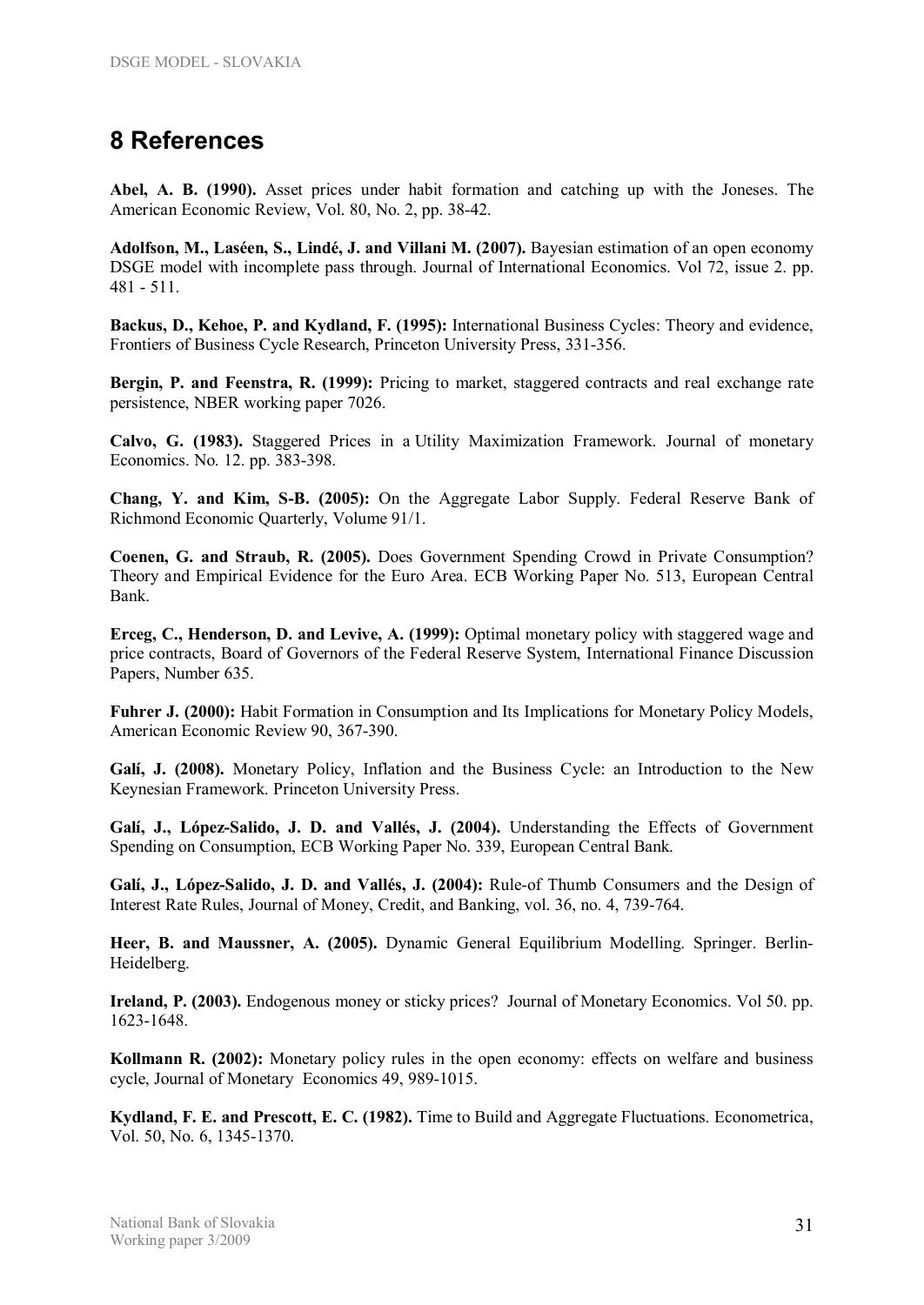**Monacelli, T. (2005):** Monetary Policy in a Low Pass-Trough Environment, Journal of Money, Credit, and Banking, vol. 37, no. 6, 1047-1066.

**Obstfeld, M. and Rogoff, K. (1999):** Foundations of International Macroeconomics, The MIT Press Cambridge, Massachusetts, London, England. p.711.

**Schmitt-Grohe, S. and Uribe, M. (2003):** Closing small open economy model, Journal of International Economics 61, 163-185.

**Schmitt-Grohé, S. and Uribe, M. (2008).** Habit Persistence. The New Palgrave Dictionary of Economics. Palgrave Macmillan.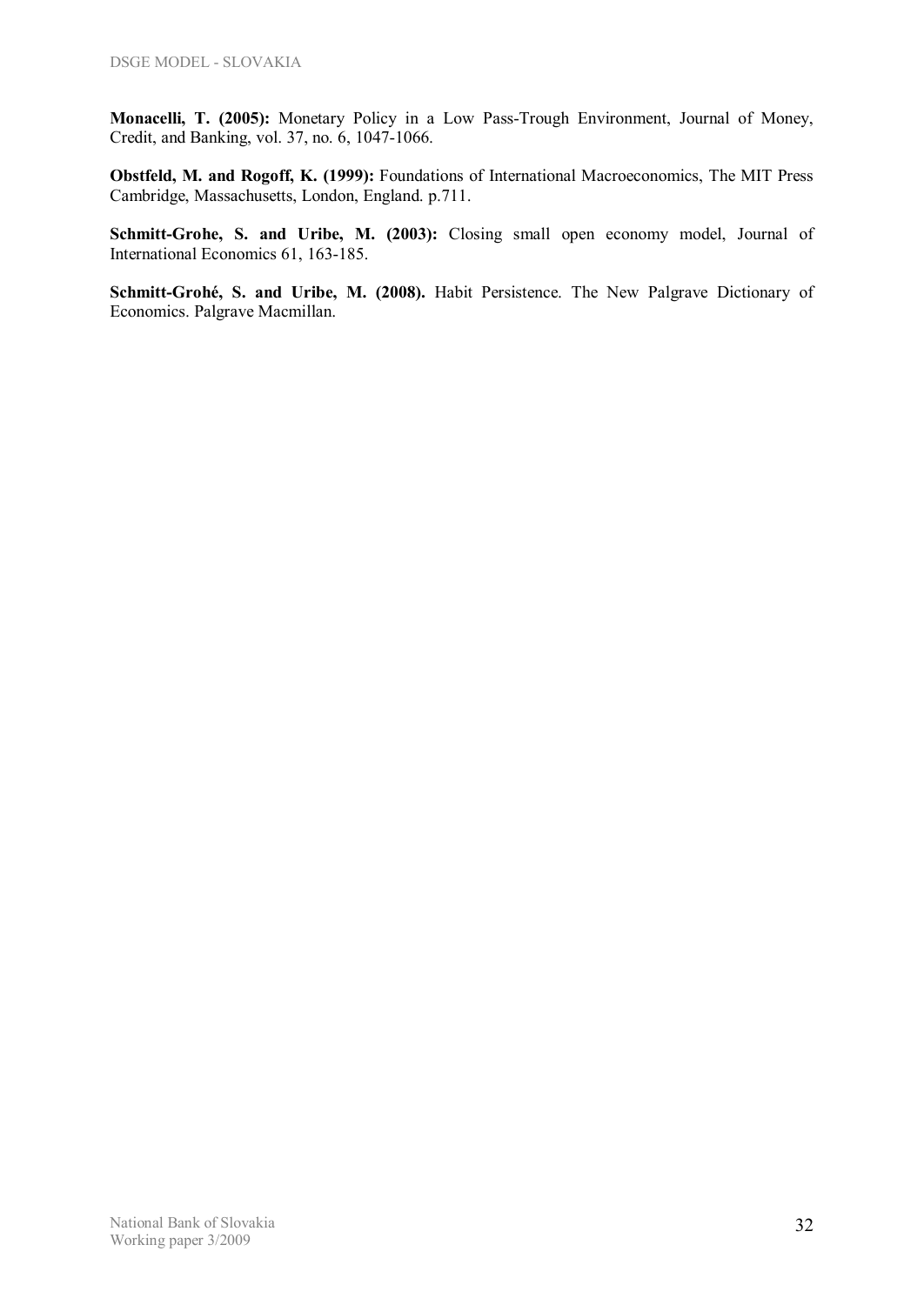# **9 Appendix**

# *9.1 List of parameters*

| Parameter                        | <b>Description</b>                                                         | Value<br>(Implied<br>elasticity) | <b>Source</b>            |  |  |  |
|----------------------------------|----------------------------------------------------------------------------|----------------------------------|--------------------------|--|--|--|
| <b>Households</b>                |                                                                            |                                  |                          |  |  |  |
| $\beta$                          | Time discount                                                              | 0.99                             | Hansen, 1985             |  |  |  |
| $\delta$                         | Depreciation rate                                                          | 0.015                            | Beneš, et. al., 2005     |  |  |  |
| $\lambda^t$                      | Share of rule of thumb consumers.                                          | 0.5                              | Gfk Slovakia Survey      |  |  |  |
| hab                              | Habit formation                                                            | 0.6                              | Calibrated               |  |  |  |
| $\sigma$                         | Inverse elasticity of intertemporal                                        | 1.1(0.91)                        |                          |  |  |  |
|                                  | consumption                                                                |                                  |                          |  |  |  |
| v                                | Inverse elasticity of intertemporal labor<br>supply                        | 2.5(0.4)                         | Chang and Kim, 2005      |  |  |  |
| $\vartheta$                      | 1-inverse elasticity of wage substitution<br>between different labor types | 0.8(5)                           | Cuche-Curti. et.al, 2007 |  |  |  |
| theta,                           | 1-inverse elasticity of subst. Individual goods<br>domestic                | 0.7(3.3)                         |                          |  |  |  |
| thetam                           | 1-inverse elasticity of subst. Individual goods<br>imported                | 0.7(3.3)                         |                          |  |  |  |
| thetaf,                          | 1-inverse elasticity of subst. Individual goods<br>exported                | 0.9(10)                          |                          |  |  |  |
| <b>Final</b> goods               |                                                                            |                                  |                          |  |  |  |
| $\rho_c$                         | 1-inverse of elasticity of subst. Domestic vs.<br>import                   | $-4.9$                           | Calibrated               |  |  |  |
| $\rho_{ec}$                      | 1-inverse of elasticity of subst. Dom/import<br>vs. energy                 | $-10(0.09)$                      | Cuche-Curti. et.al, 2007 |  |  |  |
| $\rho_i$                         | 1-inverse of elasticity of subst. Domestic vs.<br>import                   | 0.01(1.01)                       | Cuche-Curti. et.al,2007  |  |  |  |
| $\rho_{\scriptscriptstyle ei}$   | 1-inverse of elasticity of subst. Dom/import<br>vs. energy                 | $-10(0.09)$                      | Cuche-Curti. et.al, 2007 |  |  |  |
| $\rho_{_g}$                      | 1-inverse of elasticity of subst. Domestic vs.<br>import                   | 0.01(1.01)                       | Cuche-Curti. et.al, 2007 |  |  |  |
| $\rho_{\tiny{eg}}$               | 1-inverse of elasticity of subst. Dom/import<br>vs. energy                 | $-10(0.09)$                      | Cuche-Curti. et.al,2007  |  |  |  |
| $\rho_{f}$                       | 1-inverse of elasticity of subst. Export vs.<br>foreign                    | $-0.3$                           | Calibrated               |  |  |  |
| $\omega_c$                       | Share of domestic intermed. good vs.<br>imported                           | 0.60                             | Expert judgment          |  |  |  |
| $\omega_i$                       | Share of domestic intermed. good vs.<br>imported                           | 0.20                             | Expert judgment          |  |  |  |
| $\omega_{g}$                     | Share of domestic intermed. good vs.<br>imported                           | 0.60                             | Expert judgment          |  |  |  |
| $\omega_{\scriptscriptstyle ec}$ | Share of domestic/imported vs. energy                                      | 0.99                             | Expert judgment          |  |  |  |
| $\omega_{ei}$                    | Share of domestic/imported vs. energy                                      | 0.99                             | Expert judgment          |  |  |  |
| $\omega_{\rm eg}$                | Share of domestic/imported vs. energy                                      | 0.99                             | Expert judgment          |  |  |  |
| Intermediate goods               |                                                                            |                                  |                          |  |  |  |
| $\alpha_{\rm c}$                 | Share of labor/capital vs. energy                                          | 0.98                             |                          |  |  |  |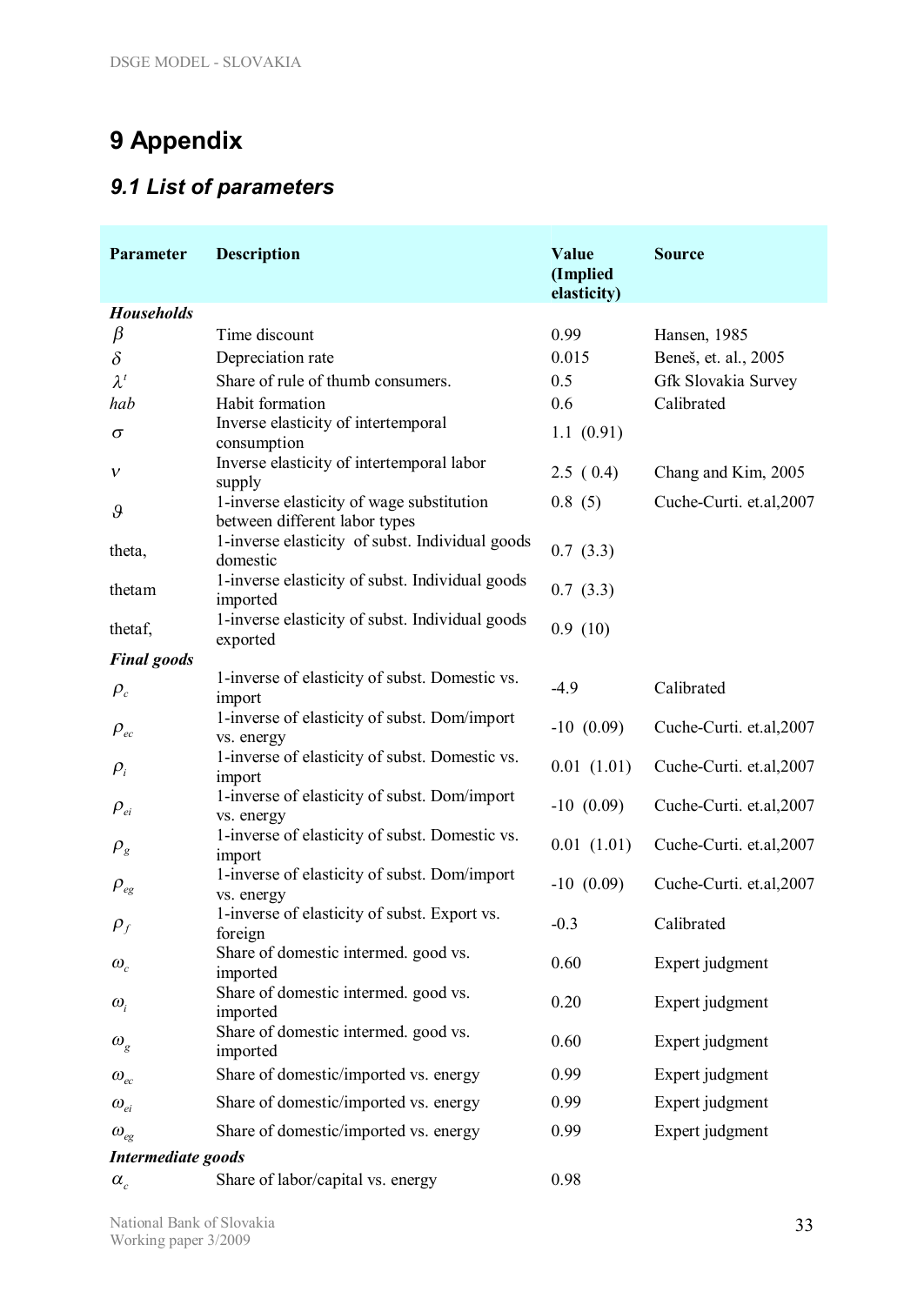| $\alpha_{I}$                     | Share of labor vs. capital                                                 | 0.5                | Expert judgment                   |
|----------------------------------|----------------------------------------------------------------------------|--------------------|-----------------------------------|
| $\sigma_{\scriptscriptstyle kl}$ | Elasticity of subst. Capital vs. labor                                     | 0.9999<br>(0.9999) |                                   |
| $\sigma_{e}$                     | Elasticity of subst. Cap/labor vs. energy                                  | 0.15(0.15)         |                                   |
| <b>Philips curves</b>            |                                                                            |                    |                                   |
| $\gamma_d$ ,                     | Price indexation                                                           | 0.6                |                                   |
| $\gamma_m$                       | Price indexation                                                           | 0.6                |                                   |
| $\gamma_{f}$                     | Price indexation                                                           | 0.6                |                                   |
| $\gamma_w$                       | Wage indexation                                                            | 0.6                |                                   |
| $\tau_{d}$                       | Probability of no price change                                             | 0.7                |                                   |
| $\tau_{\scriptscriptstyle m}$    | Probability of no price change                                             | 0.7                |                                   |
| $\tau_f$                         | Probability of no price change                                             | 0.7                |                                   |
| $\tau_{w}$                       | Probability of no wage change                                              | 0.75               |                                   |
| <b>Taylor rule</b>               |                                                                            |                    |                                   |
| $\rho$                           | Autoregression coefficient of interest rate                                | 0.8                | Galí (2008)                       |
| $\phi_{\pi}$                     | Weight of inflation gap                                                    | 1.5                | Galí (2008)                       |
| $\phi_x$                         | Weight of output gap                                                       | 0.125              | Galí (2008)                       |
| $\phi_{\rm der}$                 | Weight of output gap                                                       | 0.125              |                                   |
| <b>Constraints</b>               |                                                                            |                    |                                   |
| $\varphi_k$                      | Size of the capital adjustment cost                                        | 8                  | Calibrated                        |
| phi                              | Size of foreign economy relative to domestic<br>Degree of capital mobility | 60<br>0.0019       | Expert judgment<br>Kollmann, 2002 |
| $\alpha$                         | Steady state domestic export in terms of                                   |                    |                                   |
| $\chi$                           | foreign output                                                             | 0.005695           | Expert judgment                   |
| <b>Exogenous processes</b>       |                                                                            |                    |                                   |
| $\rho_1^i$                       | Foreign interest rate                                                      | 0.92               | Estimated - OLS                   |
| $\rho_1^{\pi}$ ,                 | Foreign inflation                                                          | $-0.22$            | Estimated - OLS                   |
| $\rho_1^{\ y}$                   | Foreign output                                                             | 0.87               | Estimated - OLS                   |
| $\rho_1^{\,a}$                   | Productivity                                                               | 0.33               | Estimated - OLS                   |
| $\rho_1^{\ p}$                   | Price of energy                                                            | 0.76               | Estimated - OLS                   |
| $\rho_{\rm l}^{\,s}$             | Government expenditures                                                    | 0.7                | Estimated - OLS                   |
| $\sigma^{i^*}$                   | Foreign interest rate                                                      | 0.0006             | Estimated - OLS                   |
| $\sigma^{\pi^*}$                 | Foreign inflation                                                          | 0.002              | Estimated - OLS                   |
| $\sigma^{y^*}$                   | Foreign output                                                             | 0.003              | Estimated - OLS                   |
| $\sigma^{\scriptscriptstyle a}$  | Productivity                                                               | 0.010              | Estimated - OLS                   |
| $\sigma^{^m}$                    | Monetary policy shock                                                      | 0.003              | Estimated - OLS                   |
| $\sigma^{\textit{pe}}$           | Price of energy                                                            | 0.130              | Estimated - OLS                   |
| $\sigma^g$                       | Government expenditures                                                    | 0.022              | Estimated - OLS                   |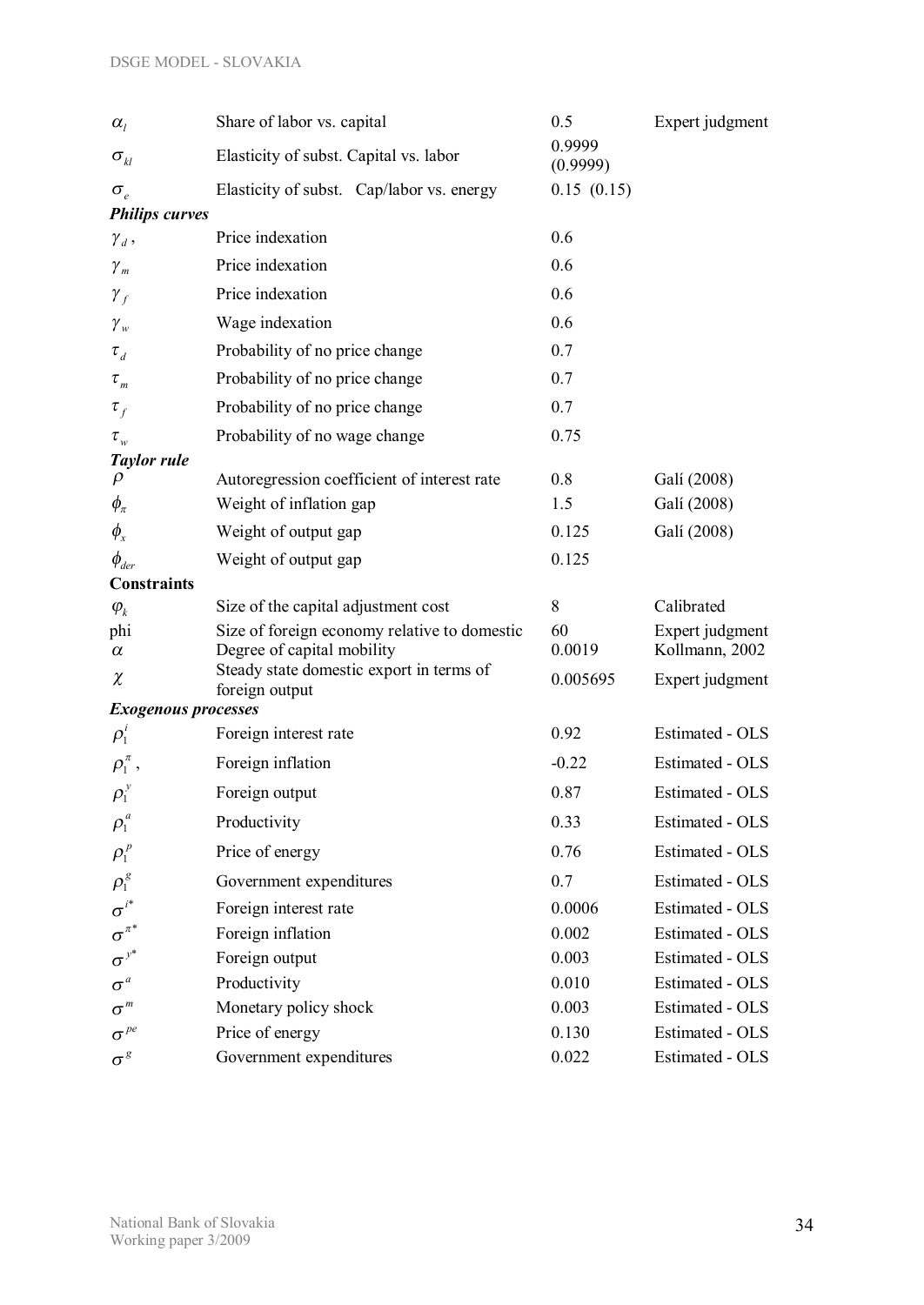### *9.2 IR functions (DSGE vs. QPM)*

In order to compare the impulse response functions of our baseline DSGE model with Quarterly Projection Model developed by our colleagues Gavura and Reľovský (2005) from the monetary policy department we present three types of shocks (e.g. monetary policy loosening, expansionary fiscal policy and permanent oil price shock. Quarterly projection model is a small open economy "gap model" focused on the transmission mechanism of the Slovak economy. It includes forward looking agents and active monetary policy. <sup>10</sup> It is worth noting that following comparisons serve only for illustrations because these models are based on different foundations.

Here we present three types of impulse response functions. First refers to QPM model, second belongs to baseline DSGE model and third combines DSGE model with Taylor rule parameters borrowed from QPM model. Thus the Taylor rules are as follows:

1. Orange dashed line – Quarterly Projection Model.

$$
i_t^d = 0.7 i_{t-1}^d + (1 - 0.7) (i_t^* + 2.25 (\pi_{t+4}^c - \pi_{t+4}^*) + 0.75 \hat{x}_t) + m_t
$$

where  $i_t^*$  stands for policy neutral level of the interest rate and.

2. Blue solid line – baseline DSGE model with standard Taylor rule (page 23).

$$
\hat{i}_t^d = 0.8 \hat{i}_{t-1}^d + (1 - 0.8)(1.5 \hat{\pi}_t^c + 0.125 \hat{x}_t + 0.125 d\hat{e}r) + m_t
$$

3. Green semi-dashed line – DSGE model with Taylor rule parameters similar as in QPM.  $\hat{i}_t^d = 0.7 \hat{i}_{t-1}^d + (1 - 0.7)(2.25 \hat{\pi}_t^c + 0.75 \hat{x}_t) + m_t$ 







 $\overline{a}$ 

Nominal interest rate Exchange rate changes

<sup>&</sup>lt;sup>10</sup> Further information can be found in Gavura and Reľovský (2005).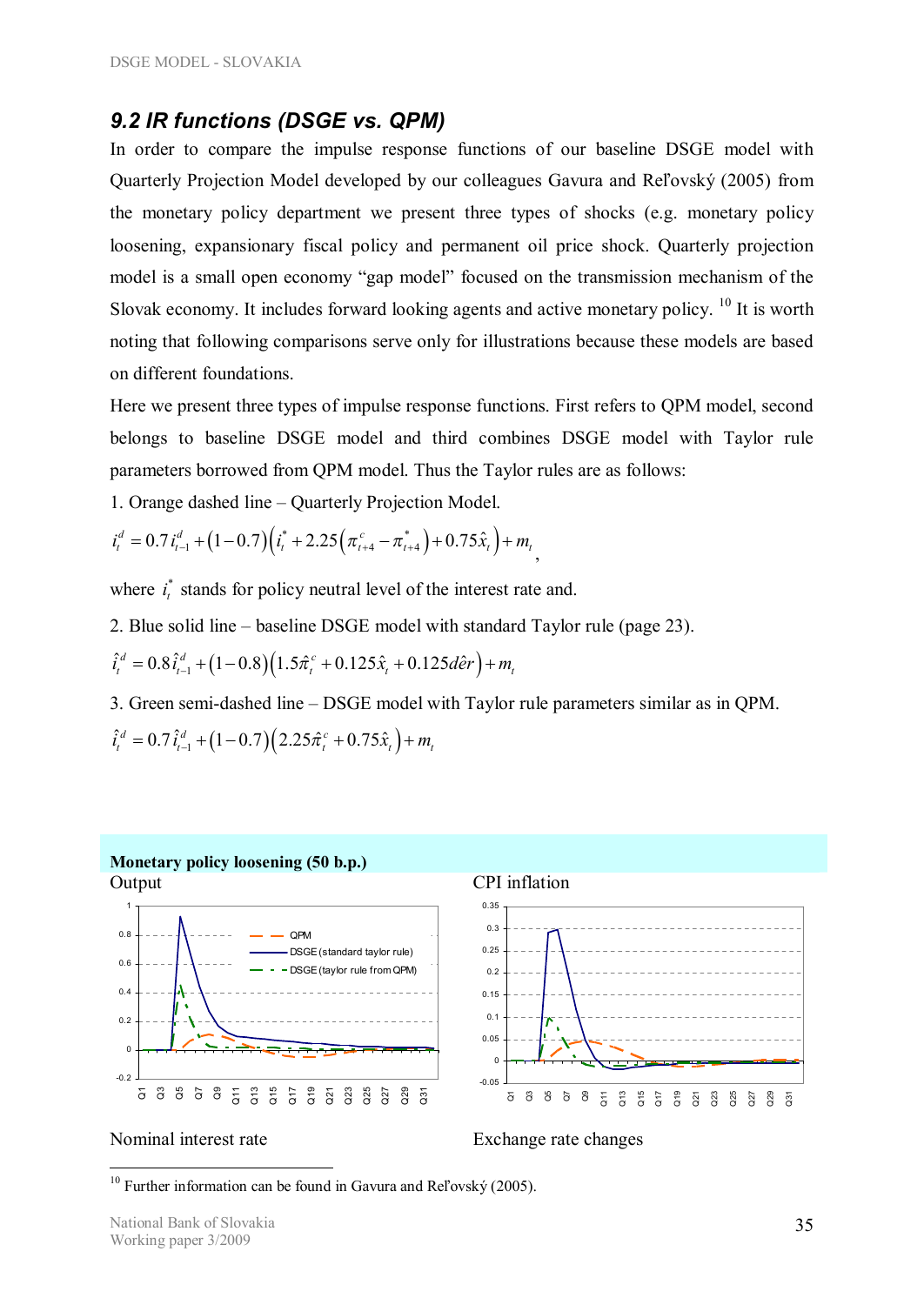





Source: Monetary policy department and authors' calculation